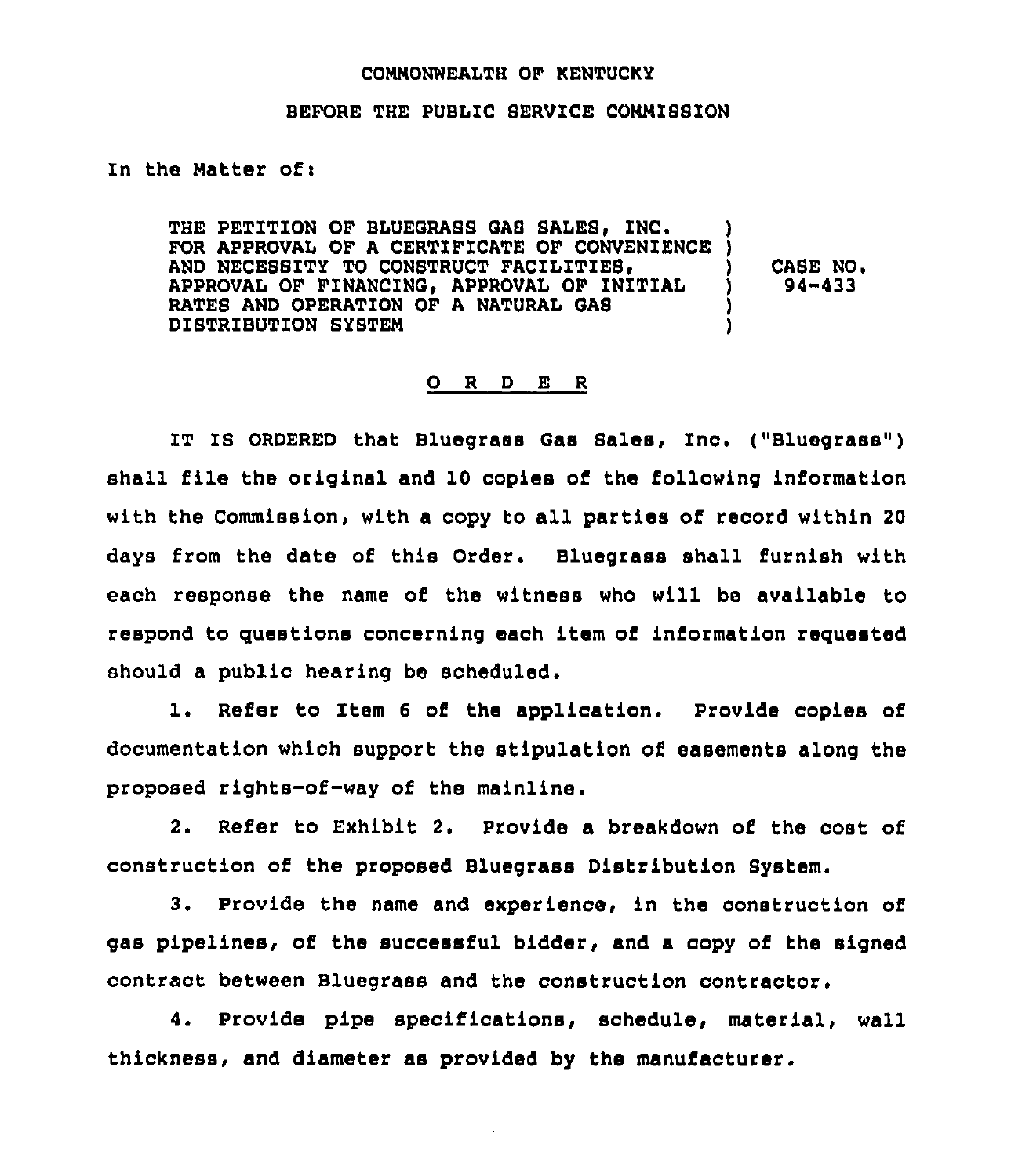5. What type of odorizer and odorizing equipment are going to be installed ror the BlueQraas Diatribution System? Provide the propertiea or odorant and odoriaing rates when available,

*6.* What type or Q&S meters and regulators are going to be installed for Bluegrass customers?

7. Provide support for selection of 300 Mcfd as a peak demand.

B. Provide the proposed construction schedule.

9. Provide the following information regarding the existing distribution system:

a. Location.

b. Length, type and age of the lines; type and age of meters and regulators.

c. Estimated cost of the system.

d, Recorda or pressure testa,

10, Provide the name, location and production history of each local well which will aupply gaa to the proposed distribution system.

11. Provide financial statements prepared in accordance with the Uniform System of Accounts for gas utilities in the same detail as required in the Annual Report form. A copy of the report form is provided as Exhibit l to this Order.

12. Provide copies or all supporting documentation for Bluegrass's salaa projectiona, The documentation should include a copy of any customer surveys parrormad by Bluegrass aa wall as a compilation of the survey reaulta.

-2-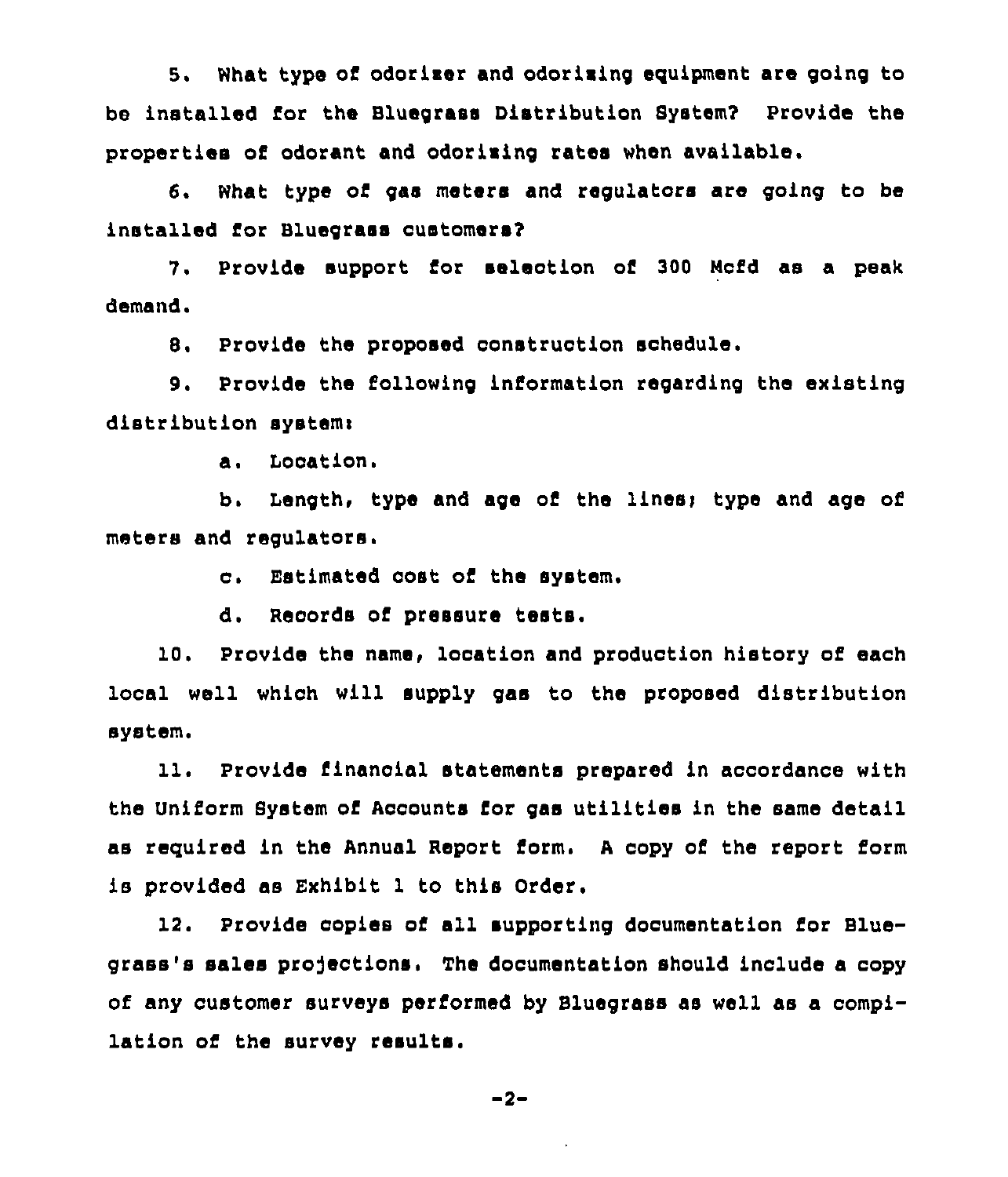13. Provide copies of any analysis performed by Bluegrass to support the \$25,00 per customer, per year management fee, Include with this response any cost-benefit analysis performed by Bluegrass that supports the use of a management contract with a third party in lieu of employing staff,

14. Provide copies of any insurance quotes used by Bluegrass in estimating its insurance coat. If quotes have not been obtained, obtain and forward them to the Commission.

15. Does the proposed insurance policy cover only the utility or are other assets, such as the transportation pipeline owned by Natural Gas of Kentucky, Inc, ("Natural Gas"), also covered under the policy?

16. In its application, Bluegrass states that it will rent office space from Mammoth Petroleum Company ("Mammoth") and utilize Mammoth's staff as its management. In light of this:

a. Describe the nature of the relationship between Mammoth and Bluegrass specifically identifying the nature and extent of any common ownership.

b. Describe the nature of the relationship between Natural Gas and Bluegrass specifically identifying the nature and extent of any common ownership.

c. State whether Natural Gas, Bluegrass, and Mammoth will share office space and employees.

d. Provide copies of all procedures Bluegrass has established to ensure that its records and operations are separate and

-3-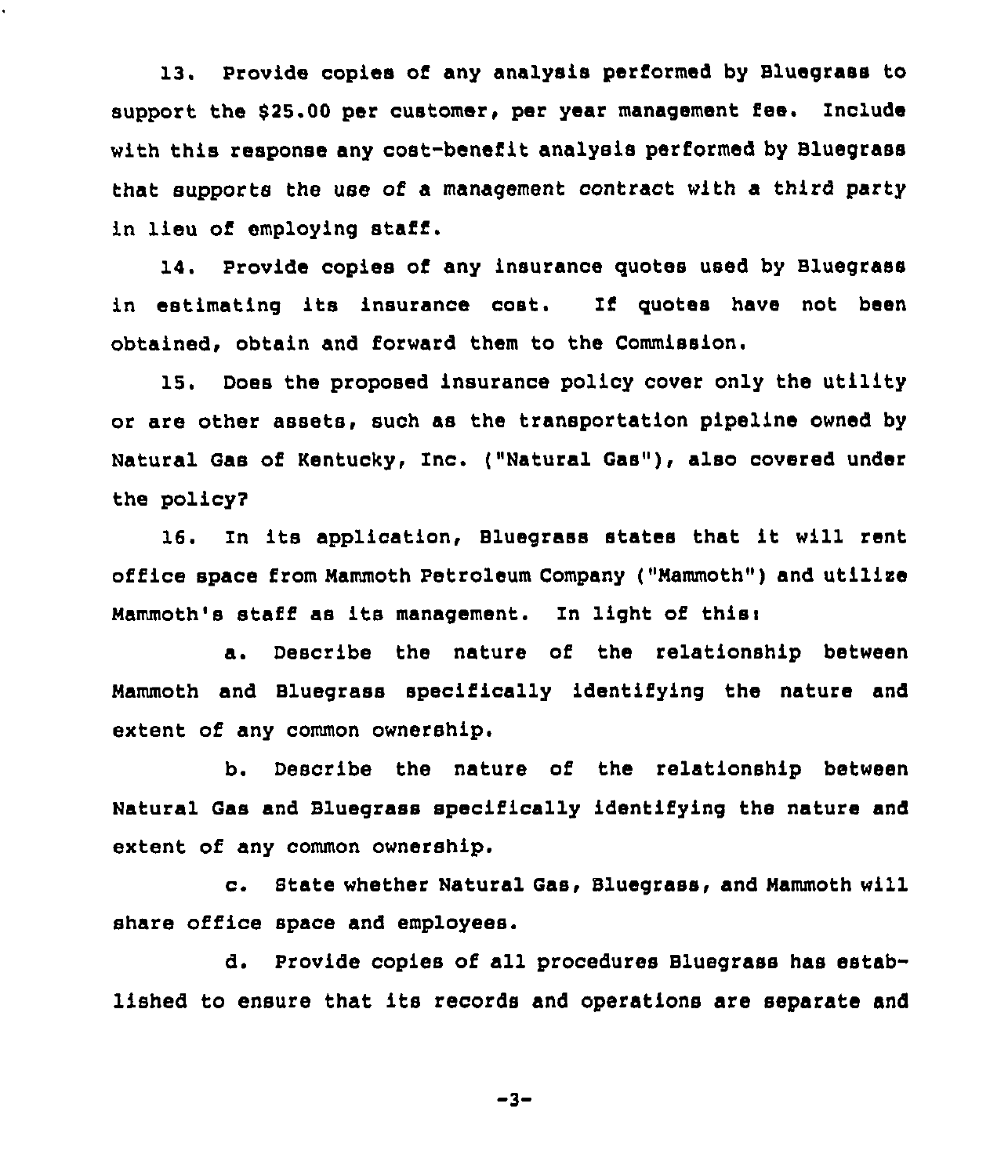distinct from that of any company with which Bluegrass shares staff or assots.

e. Provide conies of all procedures Bluegrass has established to ensure fair pricing of services between itself and any company with which Bluecrass shares staff or assets.

17. Refer to Exhibit 2 of the application. Provide the basis for each of the following expenses reported in the projected statement of operations:

- a. rent
- b. utilities
- c. telephone
- d. office expense
- e. professional services
- f. repairs and maintenance
- g. truck expense
- h. advertising
- i. bad debts
- j. taxes and licenses
- k. depreciation
- 1. amortization

Include with this response copies of any agreements, quotes, internal analysis, or other documentation to support the proposed level of expense.

18. Refer to Note E of the Summary of Significant Projection Assumptions and Accounting Policies. Justify recording year-end

 $-4-$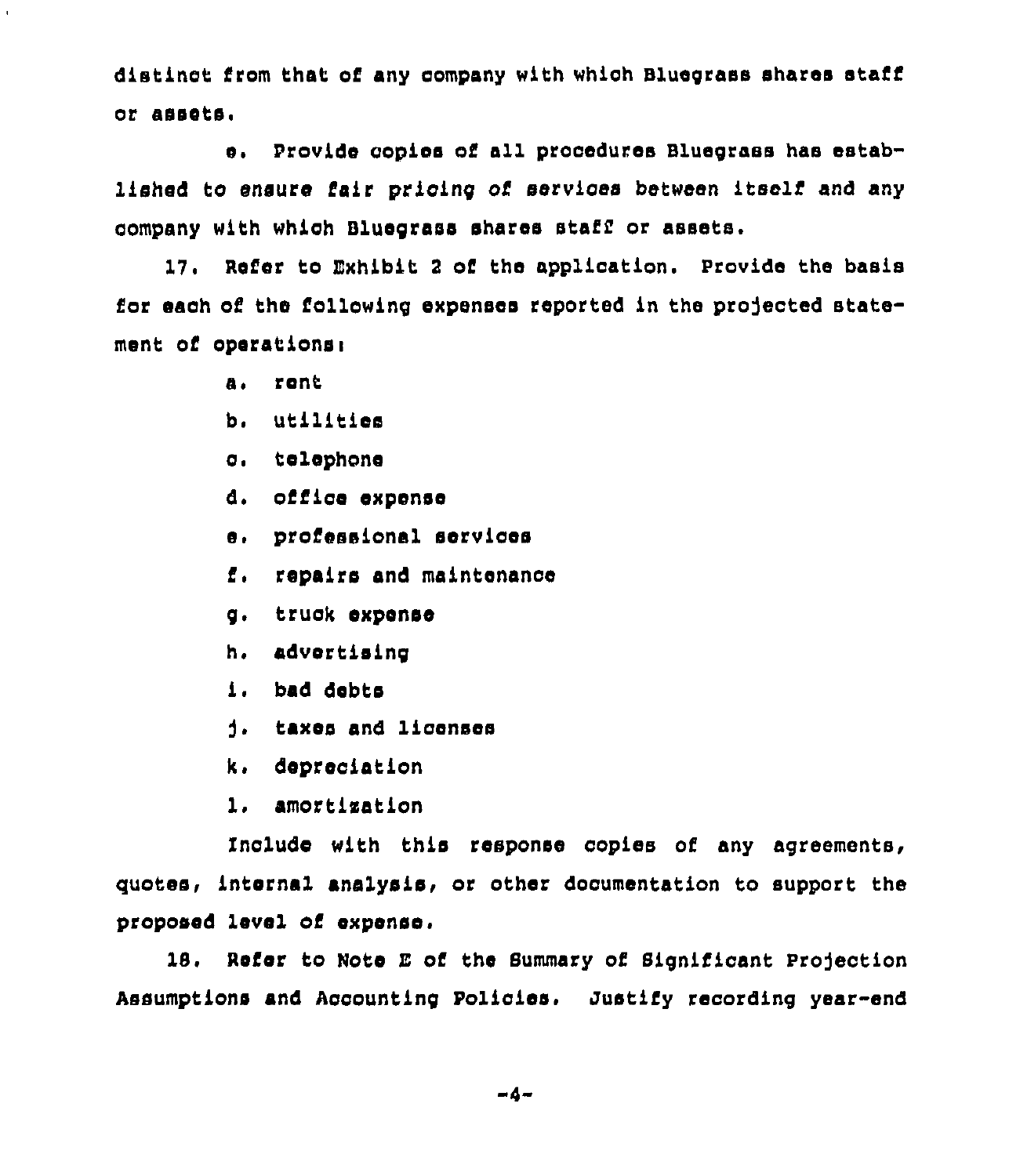accounts payable in an amount equal to one-twelfth of the cost of sales.

19. Provide any correspondence or other documentation available concerning the proposed \$147,500 construction loan. Include all terms and conditions and state who is providing the loan funds.

20. Provide copies of any loan documents Bluegrass has to support the level of interest expense projected on the income statement. Include an amortization schedule for the loan generating the interest expense.

21. Refer to Note H of the Summary of Significant Projection Assumptions and Accounting Policies. Justify the recording of year-end accounts receivable at an amount equal to one-twelfth of yearly sales.

22. Provide copies of all documentation for the \$8,000 in organizational costs recorded on the Balance Sheet included in Exhibit 2. Include all assumptions relied upon in arriving at the level of these costs and the proposed amortization period.

23. Reconcile the \$8,000 in Organizational Cost as shown on the Balance Sheet with the \$10,000 in Organizational Costs included on the Cash Flow Statement included in the same exhibit.

24. Provide an analysis of the rate of return on rate base and on capital for each year for which Bluegrass has provided a financial projection. Include all supporting workpapers, assumptions, and other documentation to support the projected returns.

25, Provide copies of any existing management contracts to which Bluegrass is a party.

-s-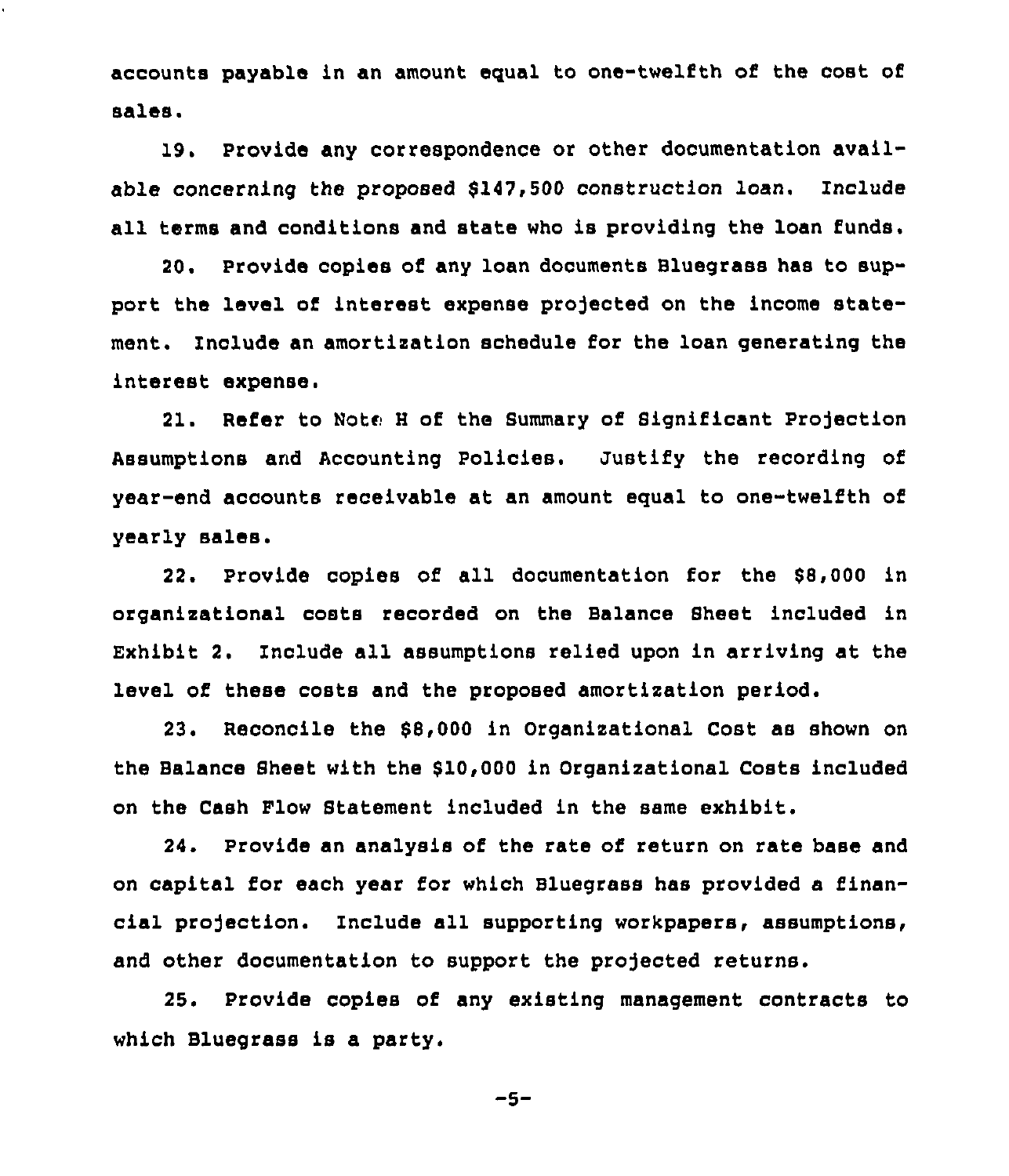26. What experience does the management of Bluegrass have in operating local distribution companies?

27. Refer to Exhibit 2, Summary of Significant Projection Assumptions and Accounting Policies, Notes B and C.

a. How were the customer number estimates derived?

b. How was the \$3.25 per Mof gas cost estimate derived?

c. Identify the suppliers and the associated volumes expected to be purchased from each referenced in Note C.

Is the Gas Transportation Rate expected to be \$2.25 or đ. \$2.35 per Mcf7

28. Has Bluegrass attempted to obtain a tariffed transportation rate from Natural Gas?

29. Describe Bluegrass's efforts to obtain a reasonable delivered gas cost for its customers.

Done at Frankfort, Kentucky, this 22nd day of February, 1995.

PUBLIC SERVICE COMMISSION

<u>fuli</u>

ATTEST:

**Executive Director**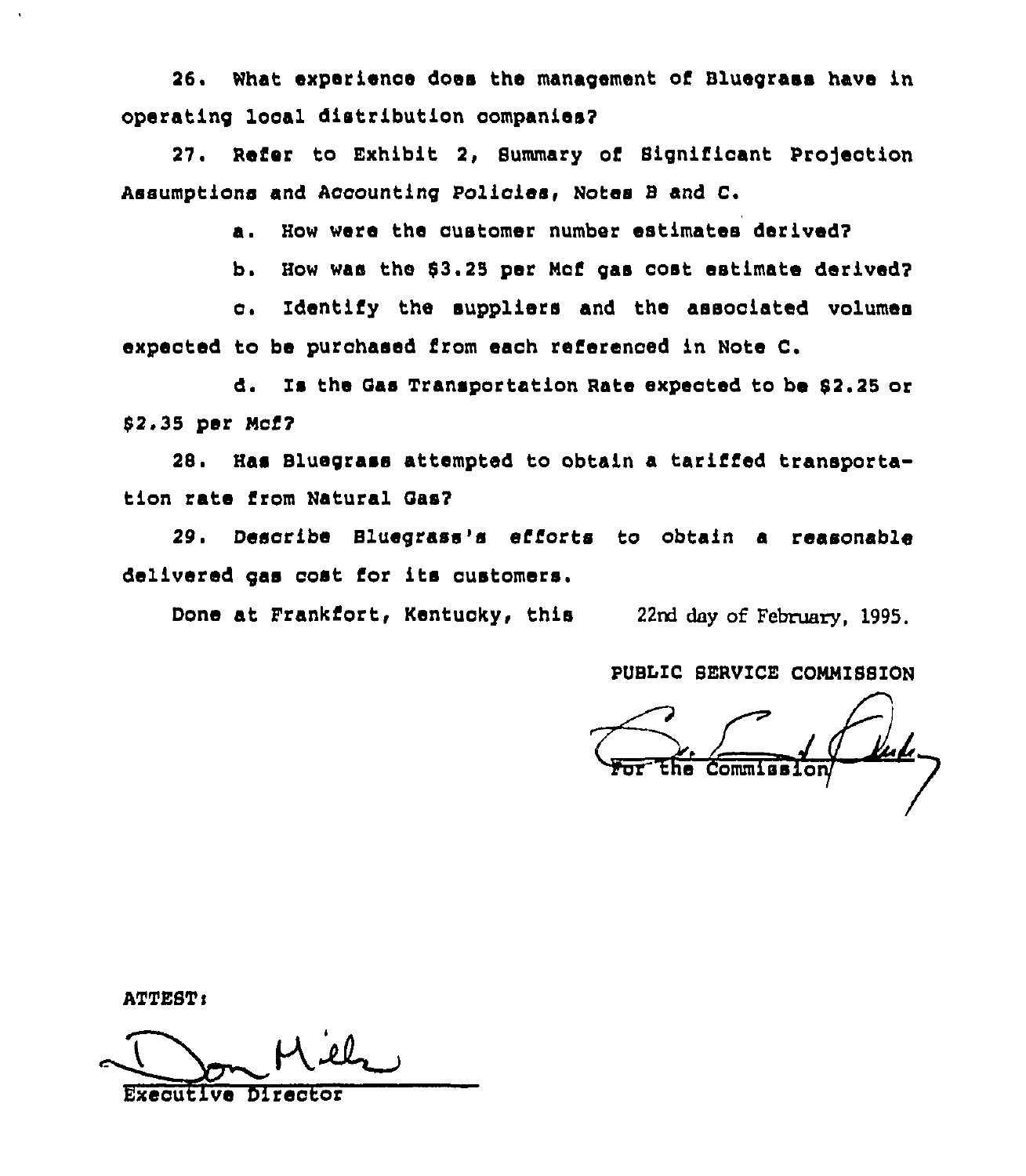BLUEGRASS GAS SALES CASE NO. 94-433

## CLASS C AND D NATURAL GAS COMPANIES

## **ANNUAL REPORT**

OF

**INAME OF RESPONDENTI** 

(ADDRESS)

**TO THE** 

# **PUBLIC SERVICE COMMISSION** OF KENTUCKY

730 SCHENKEL LANE P.O. BOX 615 FRANKFORT, KENTUCKY 40602

FOR THE YEAR ENDED DECEMBER 31.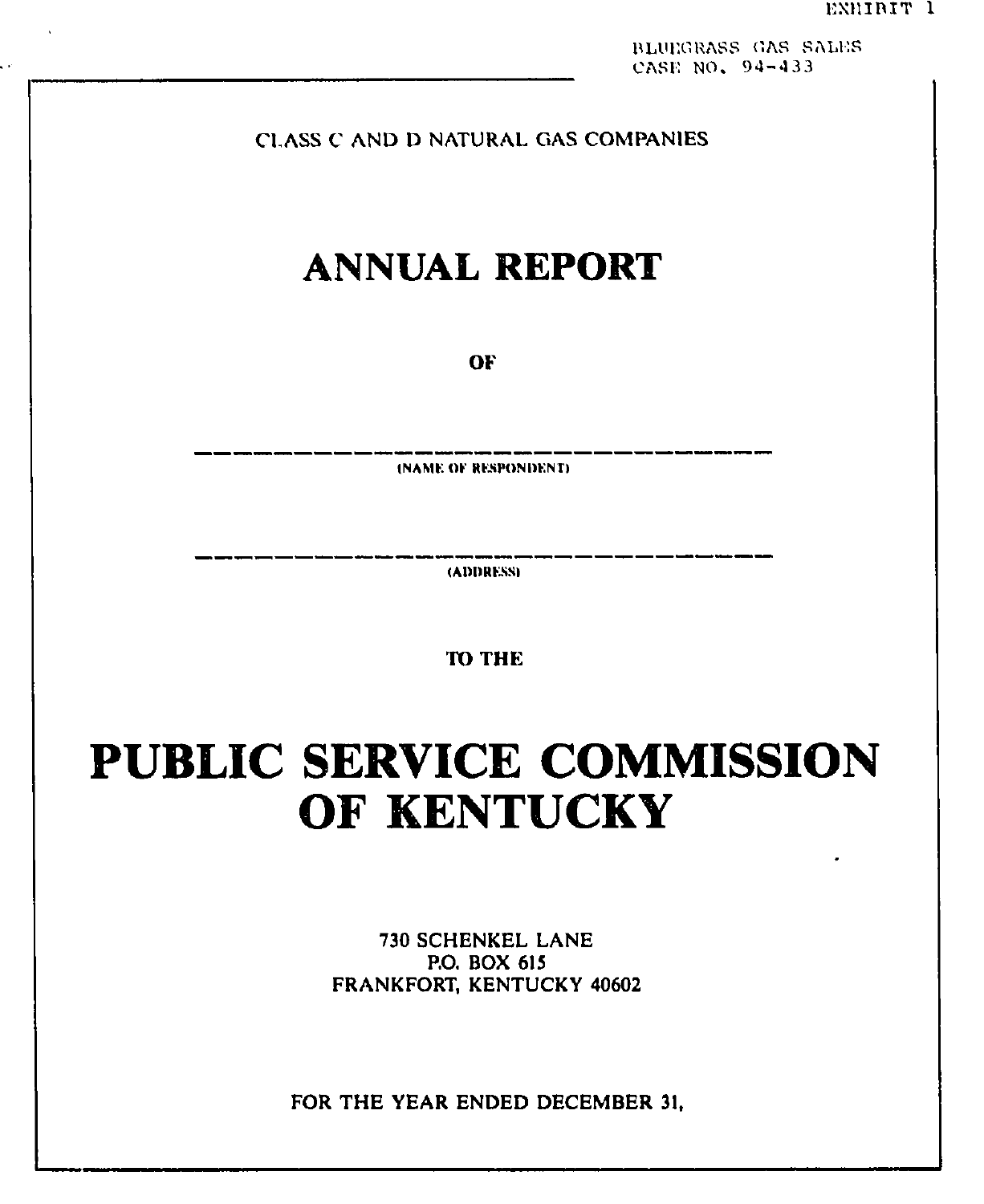PUBLIC SERVICE COMMISSION OF KENTUCKY

PRINCIPAL PAYMENT AND INTEREST INFORMATION

FOR THE YEAR ENDING DECEMBER 31, 19

1. Amount of Principal Payment during calendar year \$<br>2. Is Principal current? (Yes) \_\_\_\_\_\_\_\_\_\_ (No) \_\_\_\_\_\_\_\_\_\_\_

|  |  | 2. Is Principal current? (Yes) |  |  | (No) |  |
|--|--|--------------------------------|--|--|------|--|
|--|--|--------------------------------|--|--|------|--|

3. Is Interest current? (Yes) \_\_\_\_\_\_ (No) \_\_\_\_\_\_

4. Haa all lon9-torm debt bean approved by the Public Service Commission?

 $(Yes)$   $(Yes)$   $(No)$   $PSC Case No$ .

#### SERVICES PERFORMED BY INDEPENDENT CERTIFIED PUBLIC ACCOUNTANT

Are the financial statements examined by a Certified Public Accountant? (Yes)  $(0.10)$   $(0.00)$   $(0.00)$   $(0.00)$   $(0.00)$   $(0.00)$   $(0.00)$   $(0.00)$   $(0.00)$   $(0.00)$   $(0.00)$   $(0.00)$   $(0.00)$   $(0.00)$   $(0.00)$   $(0.00)$   $(0.00)$   $(0.00)$   $(0.00)$   $(0.00)$   $(0.00)$   $(0.00)$   $(0.0$ 

If yes, which service is performed?

•

**•** 

**•** 

Audit \_\_\_\_\_\_\_\_\_\_ \_

Compilation \_\_\_\_\_\_\_\_\_\_\_\_\_\_\_\_\_\_ \_\_

Review \_\_\_\_\_\_\_\_\_\_\_\_\_\_\_\_\_\_\_\_\_\_\_\_ \_

Please enclose a copy of the accountant's report with annual report •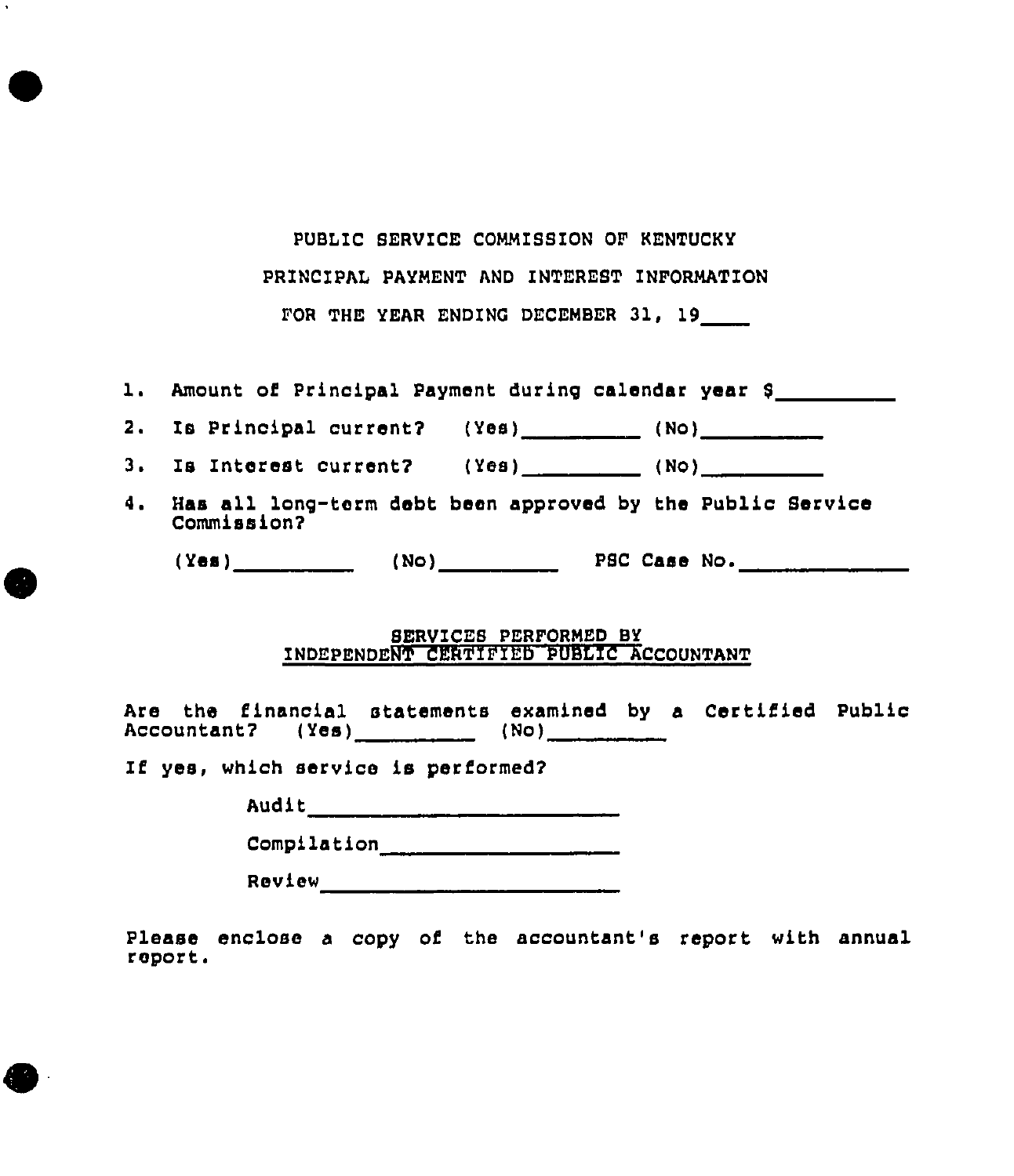





#### AUDIT OF THE ANNUAL REPORT CLASS *C* AND D GAS COMPANIES To Be Completed and Returned with Annual Report

| PAGE NO.                | LINE NO.     |             |                | PAGE NO. LINE NO. |                                   | <b>YES</b> | <b>NO</b> | IF NO, EXPLAIN WHY |
|-------------------------|--------------|-------------|----------------|-------------------|-----------------------------------|------------|-----------|--------------------|
| $\overline{\mathbf{z}}$ | 4.           | agrees with | 4              |                   | 12                                |            |           |                    |
| 2                       | 6            | agrees with | 4              |                   | 15 <sub>15</sub>                  |            |           |                    |
| $\boldsymbol{z}$        | 7.           | agrees with | 4              |                   | 16                                |            |           |                    |
| 4                       | 15           | agrees with | 4              |                   | 33                                |            |           |                    |
| 4                       | $\mathbf{1}$ | agrees with | 5              |                   | 42                                |            |           |                    |
| 4                       | 15           | agrees with | 6              |                   | 25                                |            |           |                    |
| $\mathbf{3}$            | 4.4.5        | agrees with | 6              | Capital<br>Stock  |                                   |            |           |                    |
| $\overline{\mathbf{3}}$ | 20           | agrees with | 7 <sup>7</sup> |                   | Long-Term Debt<br>Total (d)       |            |           |                    |
| $\overline{\mathbf{3}}$ | $24 + 26$    | agrees with | 7 <sup>7</sup> | Notes Payable     | Total $(e)$                       |            |           |                    |
| $\overline{\mathbf{3}}$ | 30           | agrees with | 7 <sup>7</sup> | Int. Accrued      | Total (e)                         |            |           |                    |
| $\mathbf{3}$            | 31           | agrees with | 8              |                   |                                   |            |           |                    |
| J                       | 10           | agrees with | 8              |                   | Acct. 216 Bal.<br>End of $Yr.(b)$ |            |           |                    |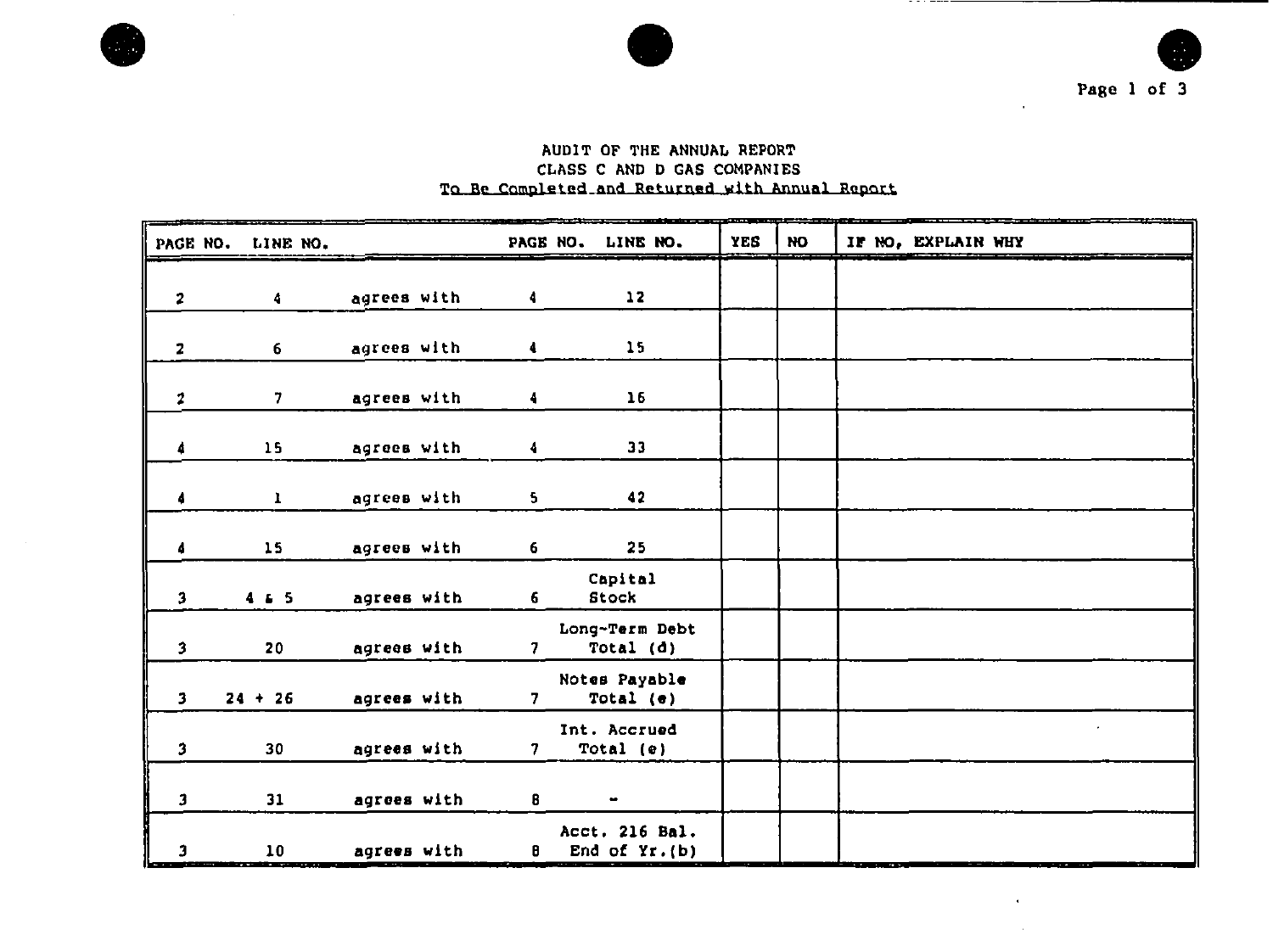



|             | PAGE NO. LINE NO. |             | PAGE NO.        | LINE NO.                                             | <b>YES</b> | <b>NO</b> | IF NO, EXPLAIN WHY |
|-------------|-------------------|-------------|-----------------|------------------------------------------------------|------------|-----------|--------------------|
| 9           | 22                | agrees with | 11              | 31                                                   |            |           |                    |
|             |                   |             |                 |                                                      |            |           |                    |
| 9           | 50                | agrees with | 8               | Bal. Trans. From<br>Income $(433)$                   |            |           |                    |
| 9           | 25                | agrees with | 12 <sup>7</sup> | Acct. 408.1                                          |            |           |                    |
| 9           | 48                | agrees with | 12 <sup>2</sup> | Acct. 408.2                                          |            |           |                    |
| 9           | 40                | agrees with | 7.              | Interest Accrued<br>LTD(G)                           |            |           |                    |
| 9           | 43                | agrees with | 7               | Interest Accrued<br>Other                            |            |           |                    |
| 9           | 26                | agrees with | 12              | Total Income Taxes<br>Utility Operating<br>Income    |            |           |                    |
| 9           | 44                | agrees with | 12              | Total Income Taxes<br>Nonutility Operating<br>Income |            |           |                    |
| 9           | 24                | agrees with | 12              | Total Amortizat.<br>Expense                          |            |           |                    |
| 9           | 7                 | agrees with | 13              | (1)                                                  |            |           |                    |
| 10          | 15                | agrees with | 14              | (3)                                                  |            |           |                    |
| 10          | 16                | agrees with | 14              | $\blacksquare$                                       |            |           |                    |
| 14<br>----- |                   | agrees with | 15              | 6.4.7                                                |            |           |                    |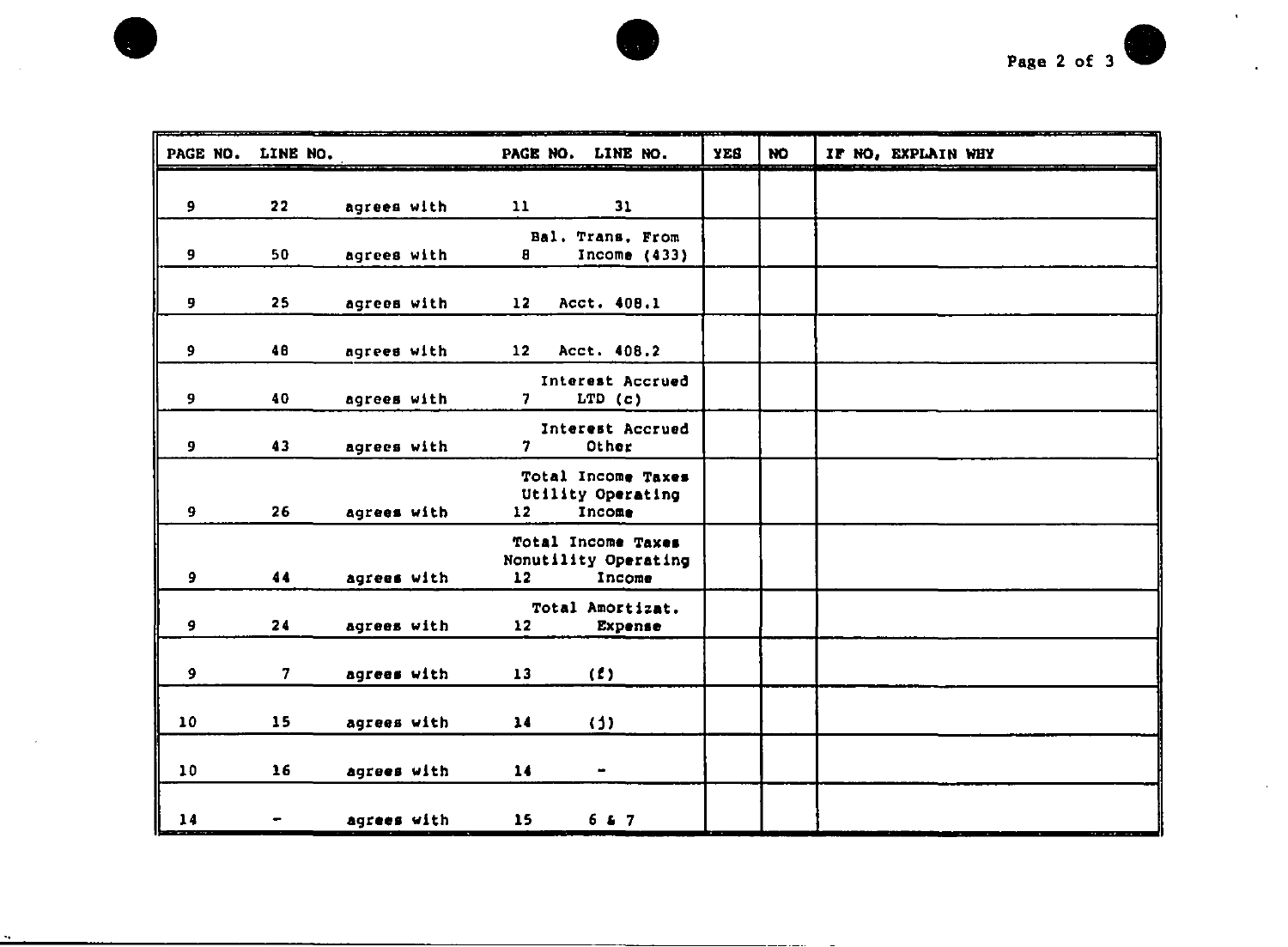

 $\mathcal{L}^{\pm}$ 

| PAGE NO. LINE NO. |       |                              |                 | PAGE NO. LINE NO. | YES | <b>NO</b> | IF NO, EXPLAIN WHY |
|-------------------|-------|------------------------------|-----------------|-------------------|-----|-----------|--------------------|
| 15                | - 16  | agrees with                  |                 | 9                 |     |           |                    |
| 15                | 12(b) | agrees with                  | $\overline{15}$ | 25(b)             |     |           |                    |
|                   |       |                              |                 |                   |     |           |                    |
|                   |       | Oath Page has been completed |                 |                   |     |           | _______________    |

 $\bullet$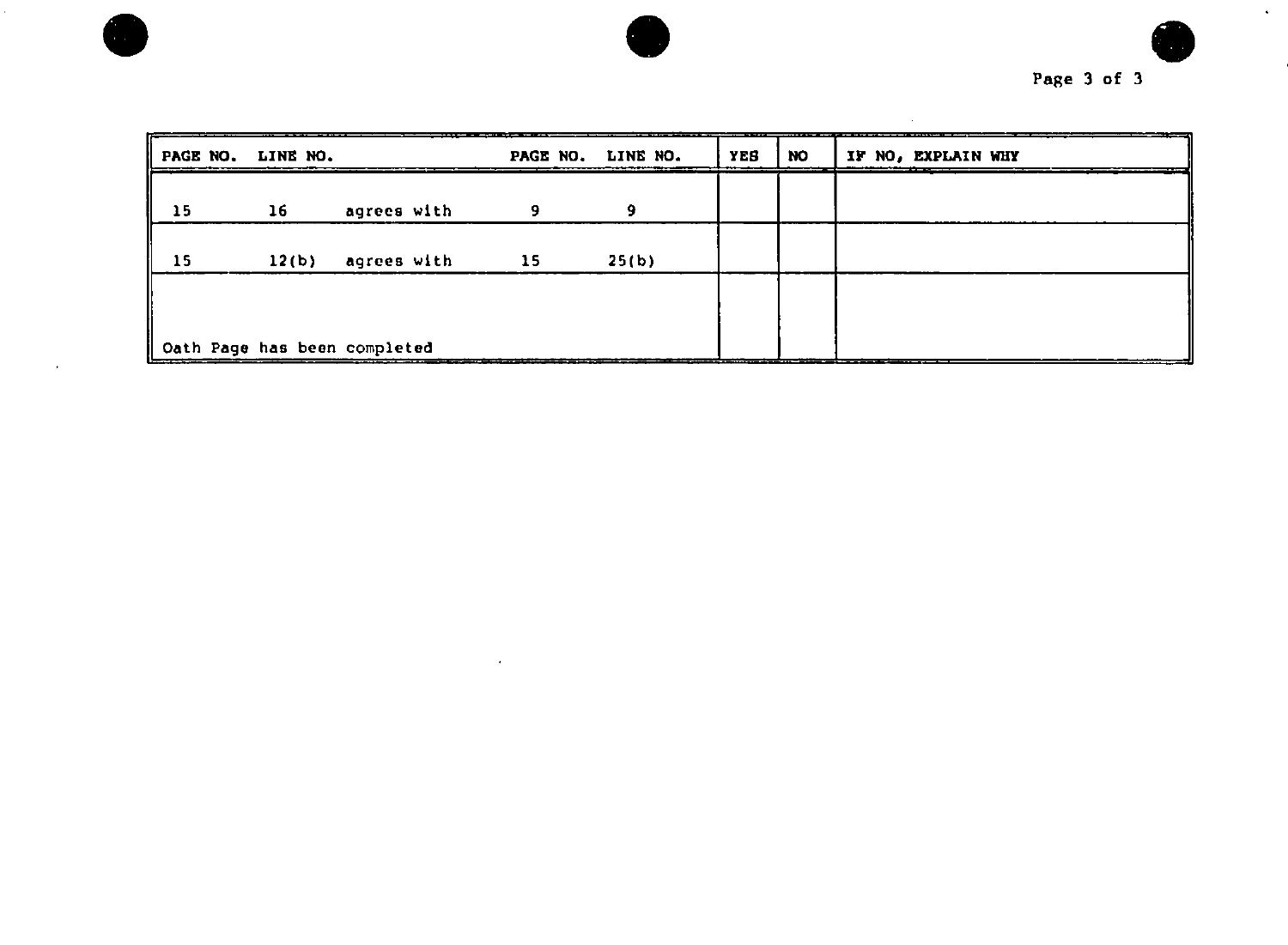- <span id="page-11-0"></span>1. Give the location, including street & number and telephone number & area code of the principal office in Kentucky.
- 2. Name, title, address and telephone number with area code of the person to be contacted concerning this report.
- 3, Name and title of officer having cuatody of the books of account, **ad**dress of office and telephone number with area code where the books of account are kept,
- 4, Name of **State under the** laws of which respondent 1a incorporated and date of incorporation. If incorporated under **a** apecial law, sive reference to such law.
- 5. If the respondent controls or is controlled by any other corporation, business trust. or similnr organization. give a concise explanation of the manner und extent of control.
- ti. Give the names and addresses of the ten major stockholders of the **res**pondent and the voting powers of each at the end of the year.
- 7. Give the number of full-time and part-time employees:
- 8. Name of City, Town, Community and County in which you furnish gas service and the number of customers in each.

#### PRINCIPAL OFFICERS

| Line<br>No. | Title | Name of<br>Officer or Director | Principal Business Address | Annua <sub>1</sub><br>Salary<br>and/or Fee |
|-------------|-------|--------------------------------|----------------------------|--------------------------------------------|
|             |       |                                |                            |                                            |
|             |       |                                |                            |                                            |
|             |       |                                |                            |                                            |
|             |       |                                |                            |                                            |
| - 10        |       |                                |                            |                                            |



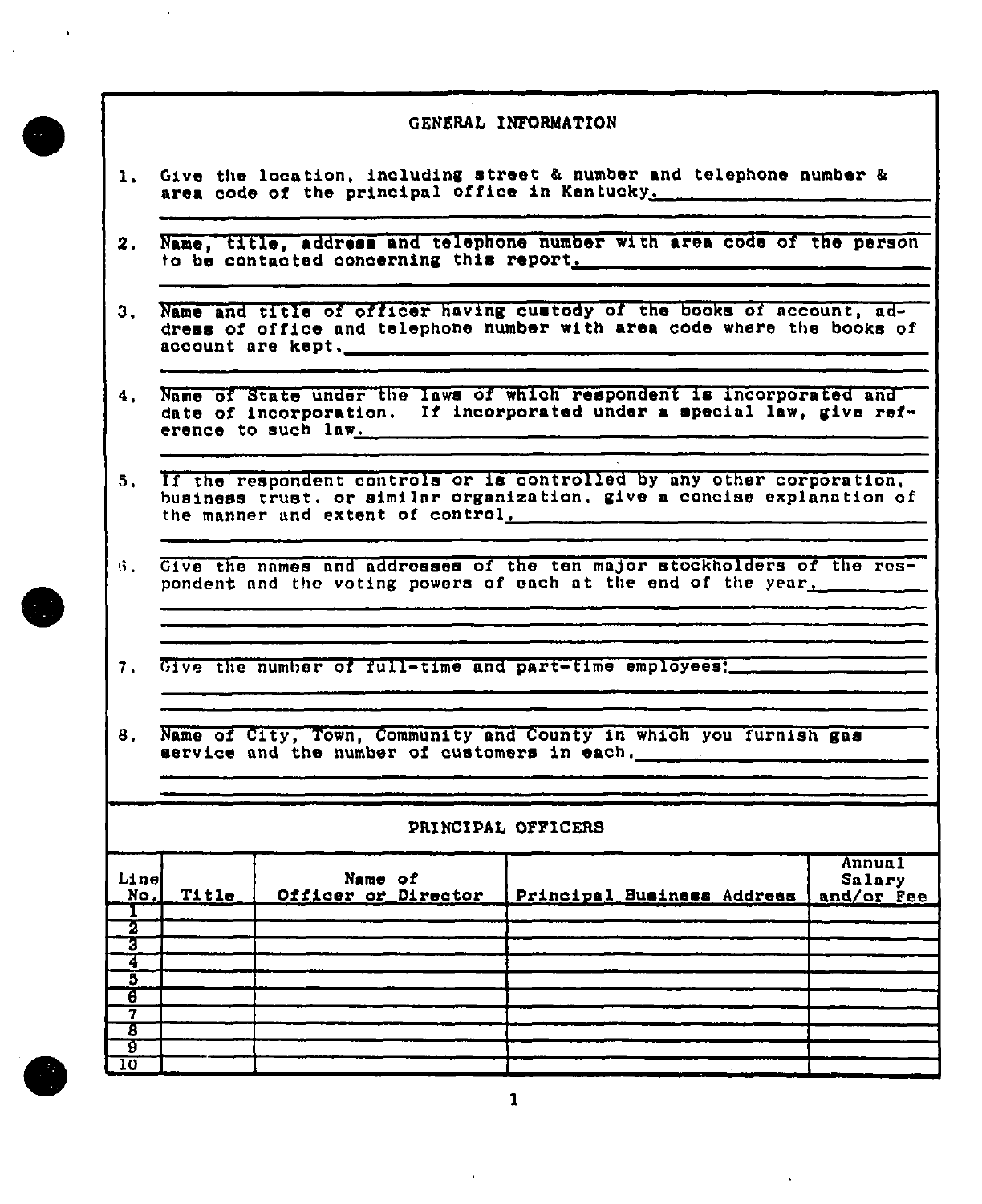|                                    | <b>BALANCE SHEET</b>                                                           |                                           |                                   |  |  |  |  |  |  |
|------------------------------------|--------------------------------------------------------------------------------|-------------------------------------------|-----------------------------------|--|--|--|--|--|--|
|                                    |                                                                                |                                           |                                   |  |  |  |  |  |  |
| Line<br><u>No.</u>                 | ASSETS AND OTHER DEBITS                                                        | <b>Balance</b><br>First Of<br><u>Year</u> | <b>Balance</b><br>Last Of<br>Year |  |  |  |  |  |  |
| ı<br>$\overline{\mathbf{z}}$       | UTILITY PLANT                                                                  |                                           |                                   |  |  |  |  |  |  |
| उ                                  |                                                                                |                                           |                                   |  |  |  |  |  |  |
| $\overline{\mathbf{4}}$            | Utility Plant (101-107, 114, 116)                                              |                                           |                                   |  |  |  |  |  |  |
| 5                                  | Accum, Prov, for Depr,, Depletion and<br>Less:                                 |                                           |                                   |  |  |  |  |  |  |
| 6                                  | Amortization (110)                                                             |                                           |                                   |  |  |  |  |  |  |
| 7                                  | Net Utility Plant                                                              |                                           |                                   |  |  |  |  |  |  |
| ਤ                                  |                                                                                |                                           |                                   |  |  |  |  |  |  |
| ढ़<br>᠋ᡉ                           | OTHER PROPERTY AND INVESTMENTS                                                 |                                           |                                   |  |  |  |  |  |  |
| 11                                 | Non-Utility Property-Net(121-122)                                              |                                           |                                   |  |  |  |  |  |  |
| 12                                 | Other Investments (124)                                                        |                                           |                                   |  |  |  |  |  |  |
| $\overline{13}$                    | Special Funds (125)                                                            |                                           |                                   |  |  |  |  |  |  |
| -14                                |                                                                                |                                           |                                   |  |  |  |  |  |  |
| $\overline{15}$                    |                                                                                |                                           |                                   |  |  |  |  |  |  |
| $\overline{16}$                    |                                                                                |                                           |                                   |  |  |  |  |  |  |
| $\overline{17}$                    | Total Other Property and Investments                                           |                                           |                                   |  |  |  |  |  |  |
| 18<br>$\overline{19}$              | CURRENT AND ACCRUED ASSETS                                                     |                                           |                                   |  |  |  |  |  |  |
| $\overline{20}$                    |                                                                                |                                           |                                   |  |  |  |  |  |  |
| $\overline{21}$                    | Cash and Working Funds (131)                                                   |                                           |                                   |  |  |  |  |  |  |
| $\overline{22}$                    | Temporary Cash Investments (132)                                               |                                           |                                   |  |  |  |  |  |  |
| $\overline{23}$                    | Notes Receivable(141)                                                          |                                           |                                   |  |  |  |  |  |  |
| 24                                 | Customer Accounts Receivable (142)                                             |                                           |                                   |  |  |  |  |  |  |
| 25                                 | Other Accounts Receivable(143)                                                 |                                           |                                   |  |  |  |  |  |  |
| $\overline{26}$<br>$\overline{27}$ | Accum. Prov. for Uncollectible Accts-Cr. (144)<br>Materials and Supplies (150) |                                           |                                   |  |  |  |  |  |  |
| $\overline{28}$                    | Gas Stored Underground (164)                                                   |                                           |                                   |  |  |  |  |  |  |
| -29                                | Prepayments (165)                                                              |                                           |                                   |  |  |  |  |  |  |
| 30                                 | Other Current and Accrued Assets (170)                                         |                                           |                                   |  |  |  |  |  |  |
| 31                                 |                                                                                |                                           |                                   |  |  |  |  |  |  |
| 32                                 |                                                                                |                                           |                                   |  |  |  |  |  |  |
| 33                                 |                                                                                |                                           |                                   |  |  |  |  |  |  |
| $\overline{34}$<br>35              | Total Current and Accrued Assets                                               |                                           |                                   |  |  |  |  |  |  |
| 36                                 | DEESTRED DEFICIE                                                               |                                           |                                   |  |  |  |  |  |  |
| 37                                 |                                                                                |                                           |                                   |  |  |  |  |  |  |
| г<br>38                            | Unamortized Debt Expense (181)                                                 |                                           |                                   |  |  |  |  |  |  |
| 39                                 | Extraordinary Property Losses (182)                                            |                                           |                                   |  |  |  |  |  |  |
| 40                                 | Other Deferred Debits (183)                                                    |                                           |                                   |  |  |  |  |  |  |
| 41                                 | Def. Losses From Disposition of Util. Pit(187)                                 |                                           |                                   |  |  |  |  |  |  |
| $\overline{42}$                    | Unamort. Loss on Reacquired Debt(189)                                          |                                           |                                   |  |  |  |  |  |  |
| $\overline{43}$<br>$\overline{44}$ | Accum, Deferred Income Taxes (190)<br>Unrecovered Purchased Gas Costs (191)    |                                           |                                   |  |  |  |  |  |  |
| $\overline{45}$                    |                                                                                |                                           |                                   |  |  |  |  |  |  |
| $\overline{46}$                    |                                                                                |                                           |                                   |  |  |  |  |  |  |
| 47                                 | Total Deferred Debits                                                          |                                           |                                   |  |  |  |  |  |  |
| 48                                 |                                                                                |                                           |                                   |  |  |  |  |  |  |
| 49                                 |                                                                                |                                           |                                   |  |  |  |  |  |  |
| ᠊᠋ᢐᠣ                               | TOTAL ASSETS AND OTHER DEBITS                                                  |                                           |                                   |  |  |  |  |  |  |

 $\overline{\mathbf{2}}$ 

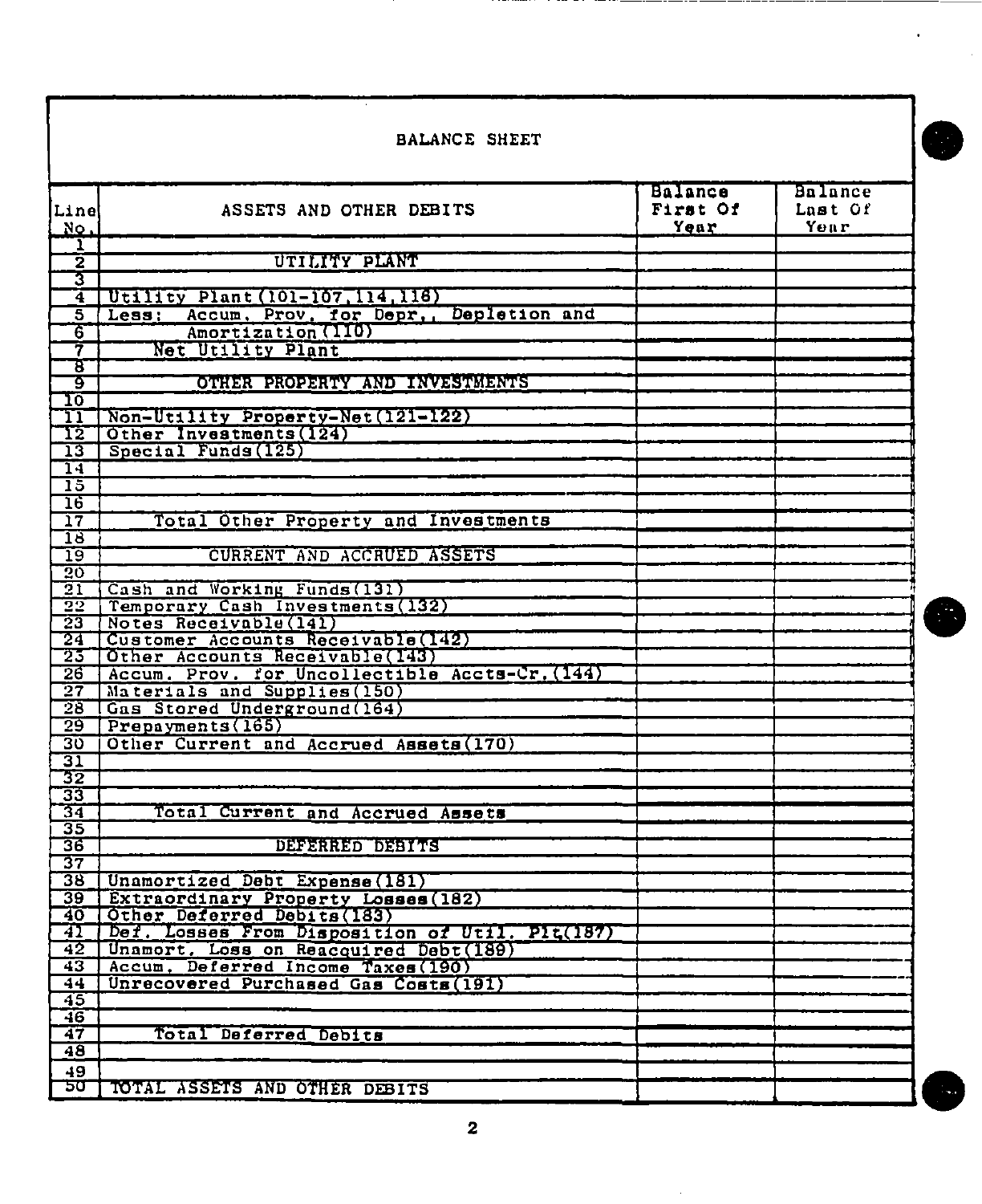$\bullet$ 

 $\bar{\beta}$ 

### BALANCE SHEET

. . . . <del>. . . . .</del>

|                            |                                                 | Balance  | Balance |
|----------------------------|-------------------------------------------------|----------|---------|
| lLi no                     | LIABILITIES AND OTHER CREDITS                   | First Of | Last Of |
| No.                        |                                                 | Your     | Year    |
|                            |                                                 |          |         |
| Σ                          | PROPRIETARY CAPITAL                             |          |         |
| τ                          |                                                 |          |         |
| Т                          | Common Capital Stock(201)                       |          |         |
| 3                          | Preferred Capital Stock (204)                   |          |         |
| र                          |                                                 |          |         |
|                            | Other Paid-In Capital (207)                     |          |         |
| 7                          | Discount on Capital Stock(213)                  |          |         |
| ह                          | Capital Stock Expense (214)                     |          |         |
| ढ़                         | Appropriated Retained Earnings (215)            |          |         |
| ᠋ᠯᢅ                        | Unappropriated Retained Earnings (216)          |          |         |
| $\overline{\mathbf{11}}$   | Reacquired Capital Stock (217)                  |          |         |
| 12                         | Noncorporate Proprietorship(218)                |          |         |
| 73                         | Total Proprietary Capital                       |          |         |
| $\overline{1}\overline{4}$ |                                                 |          |         |
| 73                         | LONG-TERM DEBT                                  |          |         |
| ाठ                         |                                                 |          |         |
| $\overline{17}$            | Bonds (221)                                     |          |         |
| TJ                         | Advances From Ausociated Companies (223)        |          |         |
| $\overline{19}$            | Other Long-Term Dobt (224)                      |          |         |
| $\overline{20}$            | Total Long-Term Debt                            |          |         |
| 21                         |                                                 |          |         |
| $\overline{22}$            | CURRENT AND ACCRUED LIABILITIES                 |          |         |
| 23                         |                                                 |          |         |
| $\overline{24}$            | Notes Payable(231)                              |          |         |
| 23                         | Accounts Payable (232)                          |          |         |
| $\overline{26}$            | Notes Payable to Associated Companies (233)     |          |         |
| $\overline{27}$            | Accounts Payable to Associated Companies (234)  |          |         |
| 28                         | Customer Doposits (235)                         |          |         |
| 29                         | Taxes Accrued(236)                              |          |         |
| 30                         | Interest Accrued (237)                          |          |         |
| 31                         | Other Current and Accrued Liabilities (238)     |          |         |
| $\overline{32}$            | Current and Accrued Liabilities<br>Total        |          |         |
| 33                         |                                                 |          |         |
| 34                         | DEFERRED CREDITS                                |          |         |
| 35                         |                                                 |          |         |
| 36                         | Customer Advances for Construction (252)        |          |         |
| 37                         | Other Deferred Credits (253)                    |          |         |
| 38                         | Deferred Investment Tax Credits (255)<br>Accum. |          |         |
| 39                         | Accum, Deferred Income Taxes (281-283)          |          |         |
| 40                         | Total Deferred Credits                          |          |         |
| 41                         |                                                 |          |         |
| 42                         | OPERATING RESERVES                              |          |         |
| 43                         |                                                 |          |         |
| 44                         | Property Insurance Reserve (261)                |          |         |
| 45                         | Injuries and Damages Reserve (262)              |          |         |
| 46                         | Pensions and Benefits Reserve (263)             |          |         |
| 47                         | Miscellaneous Operating Reserves (265)          |          |         |
| 48                         | Total Operating Reserves                        |          |         |
| 49                         |                                                 |          |         |
| 30                         | TOTAL LIABILITIES AND OTHER CREDITS             |          |         |
|                            |                                                 |          |         |

 $\overline{\mathbf{3}}$ 

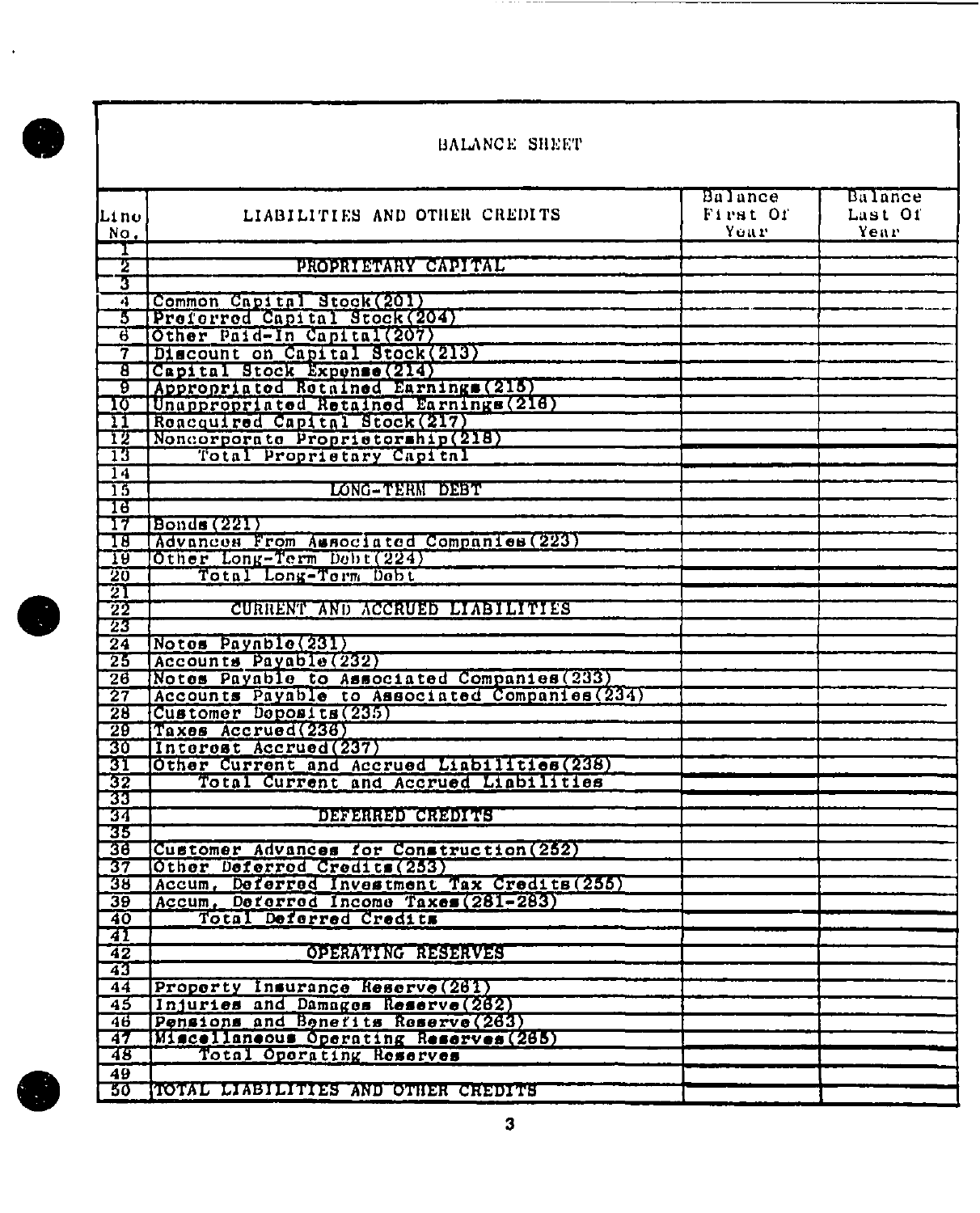## ANALYSIS OF GAS UTILITY PLANT AND ACCUMULATED<br>PROVISIONS FOR DEPRECIATION, DEPLETION AND AMORTIZATION

|                       | Line Acct.                |                                                                                                    |               |
|-----------------------|---------------------------|----------------------------------------------------------------------------------------------------|---------------|
| No.                   | No.                       | ltem                                                                                               | <b>Amount</b> |
|                       |                           | GAS UTILITY PLANT                                                                                  |               |
|                       |                           |                                                                                                    |               |
|                       |                           | 101 Gas Plant In Service-Classified (from Pg. 5, line 42)                                          |               |
| 2                     |                           | 102 Gas Plant Purchased or Sold                                                                    |               |
| 3                     |                           | 103 Gas Plant in Process of Reclassification                                                       |               |
| 4                     |                           | 108 Completed Construction Not Classified                                                          |               |
| 3                     |                           | Total                                                                                              |               |
| ढ                     |                           | 104 Gas Plant Leased to Others                                                                     |               |
| 7                     |                           | 105 Gas Plant Held for Future Use                                                                  |               |
| ह<br>ब                |                           | 107 Construction Work in Progress-Gas<br>114 Gas Plant Acquisition Adjustments                     |               |
| <u>10</u>             |                           | 116 Other Gas Plant Adjustments                                                                    |               |
| $\mathbf{u}$          |                           |                                                                                                    |               |
| 72                    |                           | Total Utility Plant (fwd, to Pg, 2, line 4)                                                        |               |
| 13                    |                           | Less:                                                                                              |               |
| $\overline{14}$       | $\overline{\mathbf{110}}$ | Accum, Prov. for Depreciation, Depletion and<br>Amort, of Gas Utility Plant(fwd, to pg. 2, line 6) |               |
| 15                    |                           |                                                                                                    |               |
| 16                    |                           | Net Utility Plant (fwd, to pg, 2, line 7)                                                          |               |
| $\overline{17}$       |                           |                                                                                                    |               |
| 18                    |                           | FOR DEPRECIATION, DEPLETION AND<br>AMORTIZATION OF GAS UTILITY PLANT<br>In Service:                |               |
| 19<br>20              |                           | Depreciation                                                                                       |               |
| $\overline{21}$       |                           | Depletion<br><b>Amortization</b>                                                                   |               |
| $\overline{22}$       |                           | Total-In Service                                                                                   |               |
| $\overline{23}$       |                           | Leased to Others:                                                                                  |               |
| $\overline{24}$       |                           | Depreciation                                                                                       |               |
| 23                    |                           | Depletion                                                                                          |               |
| 26                    |                           | Amortization                                                                                       |               |
| $\overline{27}$       |                           | Total-Leased to Others                                                                             |               |
| 28                    |                           | Held for Future Use:                                                                               |               |
| $\overline{29}$<br>30 |                           | Depreciation<br>Amortization                                                                       |               |
| 31                    |                           | Total-Held for Future Use                                                                          |               |
| 32                    |                           | Amortization of Gas Plant Acquisition Adjustments                                                  |               |
| $\overline{33}$       |                           | TOTAL ACCUMULATED PROVISIONS (Same as line no. 15 above                                            |               |
|                       |                           |                                                                                                    |               |
|                       |                           | NOTES TO BALANCE SHEET                                                                             |               |
|                       |                           | This space is provided for important notes regarding the balance sheet                             |               |
|                       |                           |                                                                                                    |               |
|                       |                           |                                                                                                    |               |
|                       |                           |                                                                                                    |               |
|                       |                           |                                                                                                    |               |
|                       |                           |                                                                                                    |               |
|                       |                           |                                                                                                    |               |
|                       |                           |                                                                                                    |               |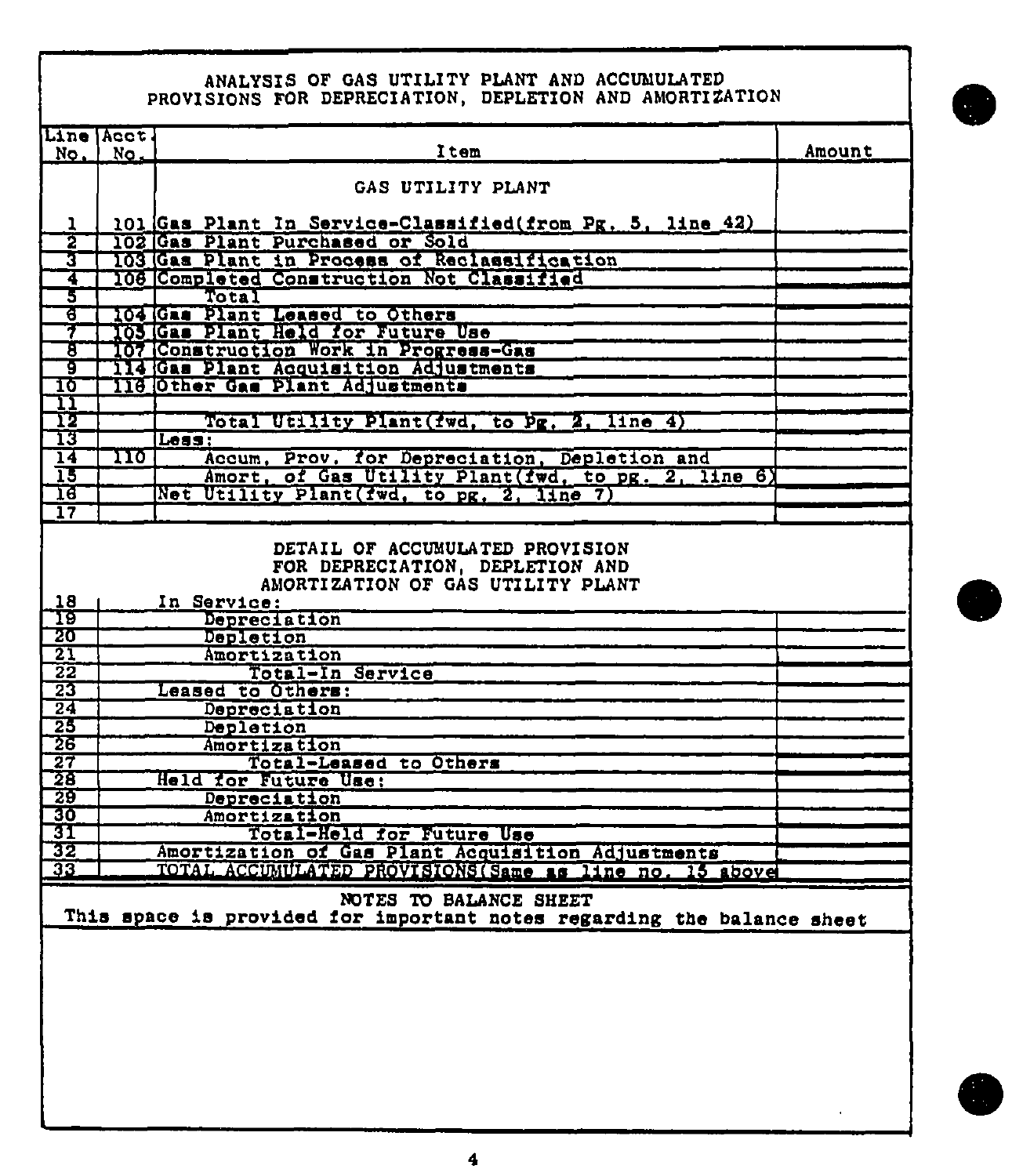



|           | GAS UTILITY PLANT IN SERVICE |                                                                                                                                                                                                                  |                        |     |          |                      |                  |  |  |
|-----------|------------------------------|------------------------------------------------------------------------------------------------------------------------------------------------------------------------------------------------------------------|------------------------|-----|----------|----------------------|------------------|--|--|
|           |                              | Report in col. (e) entries reclass, property from one acct. To another, Corrections of entries of the<br>preceeding yr, should be recorded in col. (c) or col. (d), as they are corrections of additions or ret. |                        |     |          |                      |                  |  |  |
|           |                              |                                                                                                                                                                                                                  | <b>Balance</b>         |     | Retiro-  | Adj. - Inc. Bultimee |                  |  |  |
|           | Linel                        | Account                                                                                                                                                                                                          | First of Yr. Additions |     | $m$ onts | or Doc.              | End of Year      |  |  |
|           | No.                          | (n)                                                                                                                                                                                                              | (b)                    | (c) | (d)      | $\left( 0 \right)$   | $\left(1\right)$ |  |  |
|           | -1                           | Intangible Plt.-Acct. 301-303(Attach Sch.)                                                                                                                                                                       |                        |     |          |                      |                  |  |  |
|           | $\overline{\mathbf{2}}$      | Gas Prod. Plt. - Acet. 304-363(Attach Sch.)                                                                                                                                                                      |                        |     |          |                      |                  |  |  |
|           | 3                            | TRANSMISSION PLANT                                                                                                                                                                                               |                        |     |          |                      |                  |  |  |
|           | 4                            | Land and Land Rights (365.1)                                                                                                                                                                                     |                        |     |          |                      |                  |  |  |
|           | 5.                           | $R1ghts-of-Way(365.2)$                                                                                                                                                                                           |                        |     |          |                      |                  |  |  |
|           | 6                            | Structures and Improvements (366)                                                                                                                                                                                |                        |     |          |                      |                  |  |  |
|           | 7                            | $M$ ains $(367)$                                                                                                                                                                                                 |                        |     |          |                      |                  |  |  |
|           | 8                            | Compressor Station Equipment (368)                                                                                                                                                                               |                        |     |          |                      |                  |  |  |
|           | $\mathbf{B}$                 | Moas, & Regulating Station Equip. (369)                                                                                                                                                                          |                        |     |          |                      |                  |  |  |
|           | 10 <sup>7</sup>              | Communication Equipment (370)                                                                                                                                                                                    |                        |     |          |                      |                  |  |  |
|           | 11                           | Other Equipment (371)                                                                                                                                                                                            |                        |     |          |                      |                  |  |  |
|           | $\overline{12}$              | Total Transmission Plant                                                                                                                                                                                         |                        |     |          |                      |                  |  |  |
|           | $\overline{13}$              | DISTRIBUTION PLANT                                                                                                                                                                                               |                        |     |          |                      |                  |  |  |
|           | 14                           | Land and Land Rights (374)                                                                                                                                                                                       |                        |     |          |                      |                  |  |  |
|           | 15                           | Structures and Improvements (375)                                                                                                                                                                                |                        |     |          |                      |                  |  |  |
|           | 16                           | $\overline{Mahns(376)}$                                                                                                                                                                                          |                        |     |          |                      |                  |  |  |
|           | 17 <sub>1</sub>              | Compressor Station Equipment (377)                                                                                                                                                                               |                        |     |          |                      |                  |  |  |
| <b>Cn</b> | 18                           | Meas, & Reg. Station Equip. - Gen'l. (378)                                                                                                                                                                       |                        |     |          |                      |                  |  |  |
|           | 19                           | Meas. & Reg. Stat. Equip-City Gate (379)                                                                                                                                                                         |                        |     |          |                      |                  |  |  |
|           | $\overline{20}$              | Services (380)                                                                                                                                                                                                   |                        |     |          |                      |                  |  |  |
|           | $\overline{21}$              | $ $ Meters $(381)$                                                                                                                                                                                               |                        |     |          |                      |                  |  |  |
|           | $\overline{2}\overline{2}$   | Meter Installations (382)                                                                                                                                                                                        |                        |     |          |                      |                  |  |  |
|           | 23                           | House Regulators (383)<br>House Regulator Installations (384)                                                                                                                                                    |                        |     |          |                      |                  |  |  |
|           | 24                           | Ind. Meas. & Reg. Station Equip. (385)                                                                                                                                                                           |                        |     |          |                      |                  |  |  |
|           | $25\,$                       | Other Prop. on Customers Premises (386)                                                                                                                                                                          |                        |     |          |                      |                  |  |  |
|           | 26<br>$\overline{27}$        | Other Equipment (387)                                                                                                                                                                                            |                        |     |          |                      |                  |  |  |
|           | 28                           | <b>Total Distribution Plant</b>                                                                                                                                                                                  |                        |     |          |                      |                  |  |  |
|           | $\overline{29}$              | <b>GENERAL PLANT</b>                                                                                                                                                                                             |                        |     |          |                      |                  |  |  |
|           | 30                           | Land and Land Rights (389)                                                                                                                                                                                       |                        |     |          |                      |                  |  |  |
|           | 31                           | Structures and Improvements (390)                                                                                                                                                                                |                        |     |          |                      |                  |  |  |
|           | 32                           | Office Furniture and Equipment (391)                                                                                                                                                                             |                        |     |          |                      |                  |  |  |
|           | $\overline{33}$              | Transportation Equipment (392)                                                                                                                                                                                   |                        |     |          |                      |                  |  |  |
|           | 34                           | Stores Equipment (393)                                                                                                                                                                                           |                        |     |          |                      |                  |  |  |
|           | 35                           | Tools, Shop & Garage Equipment (394)                                                                                                                                                                             |                        |     |          |                      |                  |  |  |
|           | 36.                          | Laboratory Equipment (395)                                                                                                                                                                                       |                        |     |          |                      |                  |  |  |
|           | 37                           | Power Operated Equipment (396)                                                                                                                                                                                   |                        |     |          |                      |                  |  |  |
|           | 38                           | Communication Equipment (397)                                                                                                                                                                                    |                        |     |          |                      |                  |  |  |
|           |                              | 39 Miscellaneous Equipment (398)                                                                                                                                                                                 |                        |     |          |                      |                  |  |  |
|           |                              | 10 Other Tangible Plant (399)                                                                                                                                                                                    |                        |     |          |                      |                  |  |  |
|           | ŦГ                           | Total General Plant                                                                                                                                                                                              |                        |     |          |                      |                  |  |  |
|           |                              | 42 TOTAL GAS PLANT IN SERVICE                                                                                                                                                                                    |                        |     |          |                      |                  |  |  |

--------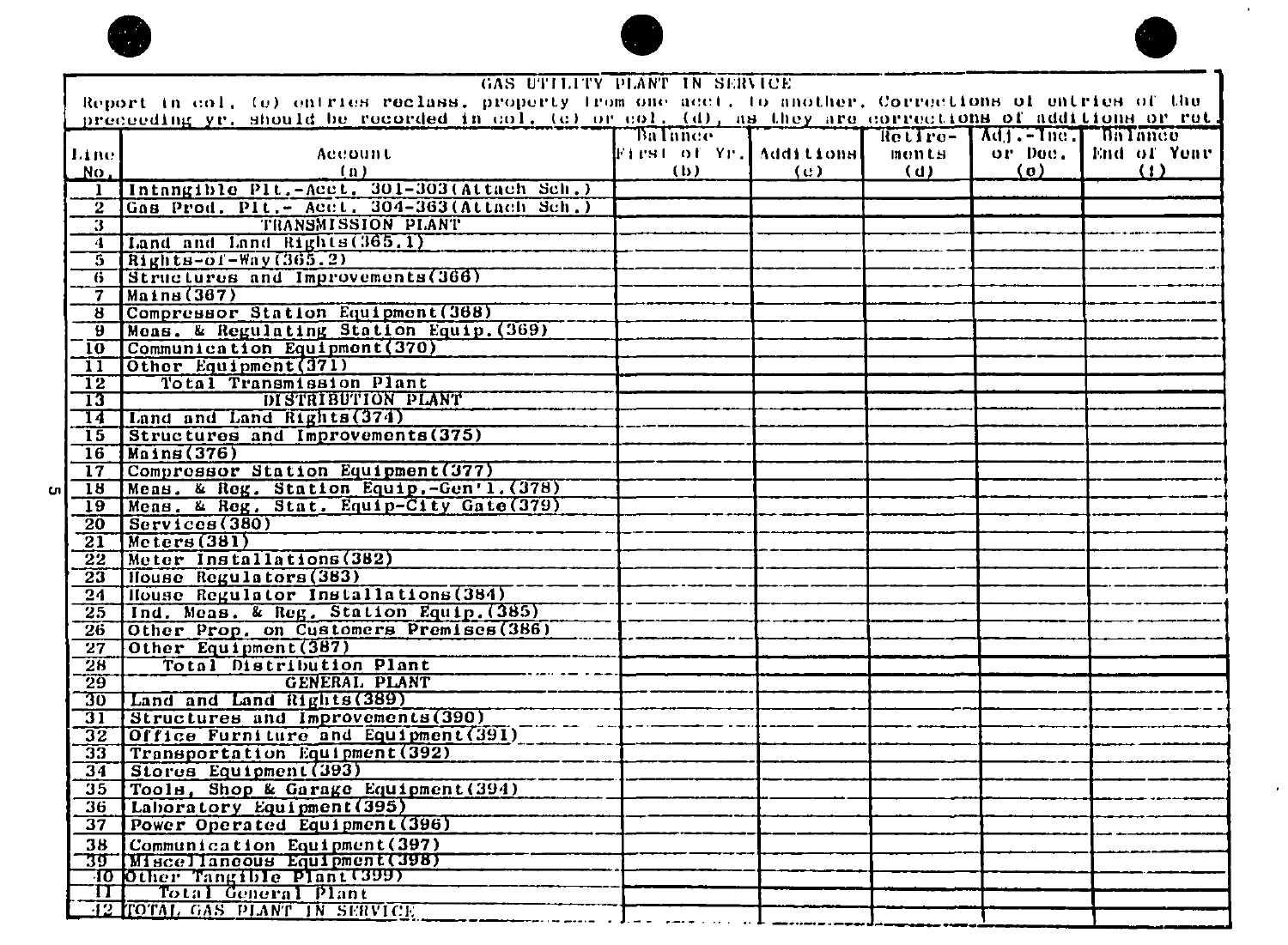|                                       |  | ACCUMULATED PROVISION FOR DEPRECIATION, DEPLETION |
|---------------------------------------|--|---------------------------------------------------|
| AND AMORTIZATION OF GAS UTILITY PLANT |  |                                                   |

| Line<br>No.     |                                              |               | Item                                                        |                                                       |               | Amount                                            |
|-----------------|----------------------------------------------|---------------|-------------------------------------------------------------|-------------------------------------------------------|---------------|---------------------------------------------------|
|                 | Balance Beginning of Year                    |               |                                                             |                                                       |               |                                                   |
| 2               | Accruals for Year:                           |               |                                                             |                                                       |               |                                                   |
| Î               | Depreciation                                 |               |                                                             |                                                       |               |                                                   |
| 7               | Depletion                                    |               |                                                             |                                                       |               |                                                   |
| 3               | Amortization                                 |               |                                                             |                                                       |               |                                                   |
| ह               | Other Accounts (detail):                     |               |                                                             |                                                       |               |                                                   |
| 7               |                                              |               |                                                             |                                                       |               |                                                   |
| T               |                                              |               |                                                             |                                                       |               |                                                   |
| g               | Total Accruals for Year                      |               |                                                             |                                                       |               |                                                   |
| 10              | Credit Adjustments (describe) :              |               |                                                             |                                                       |               |                                                   |
|                 |                                              |               |                                                             |                                                       |               |                                                   |
| $\frac{11}{12}$ |                                              |               |                                                             |                                                       |               |                                                   |
| 13              | Total Credits for Year                       |               |                                                             |                                                       |               |                                                   |
| 14              |                                              |               |                                                             |                                                       |               |                                                   |
| 13              | Net Charges for Plant Retired:               |               |                                                             |                                                       |               |                                                   |
| 18              | Book Cost of Plant Ret, (same as pg5, line42 |               |                                                             |                                                       |               |                                                   |
| 17              | Add:<br>Cost of Removal                      |               |                                                             |                                                       |               |                                                   |
| 18              | Salvage<br>Less :                            |               |                                                             |                                                       |               |                                                   |
| 19              | Net Charges for Plant Retired                |               |                                                             |                                                       |               |                                                   |
| 20              | Debit Adjustments(describe):                 |               |                                                             |                                                       |               |                                                   |
| 21              |                                              |               |                                                             |                                                       |               |                                                   |
| 22              |                                              |               |                                                             |                                                       |               |                                                   |
| 23              | Total Debit Adjustments for Year             |               |                                                             |                                                       |               |                                                   |
|                 |                                              |               |                                                             |                                                       |               |                                                   |
| 24              |                                              |               |                                                             |                                                       |               |                                                   |
|                 | 25 Balance End of Year                       |               |                                                             |                                                       |               |                                                   |
|                 |                                              |               | CAPITAL STOCK                                               |                                                       |               |                                                   |
|                 | Class and Series of Stock                    | <b>Shares</b> | Par Value<br>No. Of Per Share<br>of Par<br>Auth. Value Stk. | Stated Val.<br>Per Share<br>Of Nonpar<br><b>Stock</b> | <b>Shares</b> | Outstanding<br>Per Balance Sheet<br><b>Amount</b> |
|                 | (a)                                          | <u>(b)</u>    | (c)                                                         | (d)                                                   | <u>(a)</u>    | (f)                                               |
|                 |                                              |               |                                                             |                                                       |               |                                                   |
|                 |                                              |               |                                                             |                                                       |               |                                                   |
|                 |                                              |               |                                                             |                                                       |               |                                                   |
|                 |                                              |               |                                                             |                                                       |               |                                                   |
|                 |                                              |               |                                                             |                                                       |               |                                                   |
|                 |                                              |               |                                                             |                                                       |               |                                                   |
|                 |                                              |               |                                                             |                                                       |               |                                                   |
|                 |                                              |               |                                                             |                                                       |               |                                                   |
|                 |                                              |               |                                                             |                                                       |               |                                                   |
|                 |                                              |               |                                                             |                                                       |               |                                                   |
|                 |                                              |               |                                                             |                                                       |               |                                                   |
|                 |                                              |               |                                                             |                                                       |               |                                                   |
|                 |                                              |               |                                                             |                                                       |               |                                                   |
|                 |                                              |               |                                                             |                                                       |               |                                                   |
|                 |                                              |               |                                                             |                                                       |               |                                                   |
|                 |                                              |               |                                                             |                                                       |               |                                                   |
|                 |                                              |               |                                                             |                                                       |               |                                                   |
|                 |                                              |               |                                                             |                                                       |               |                                                   |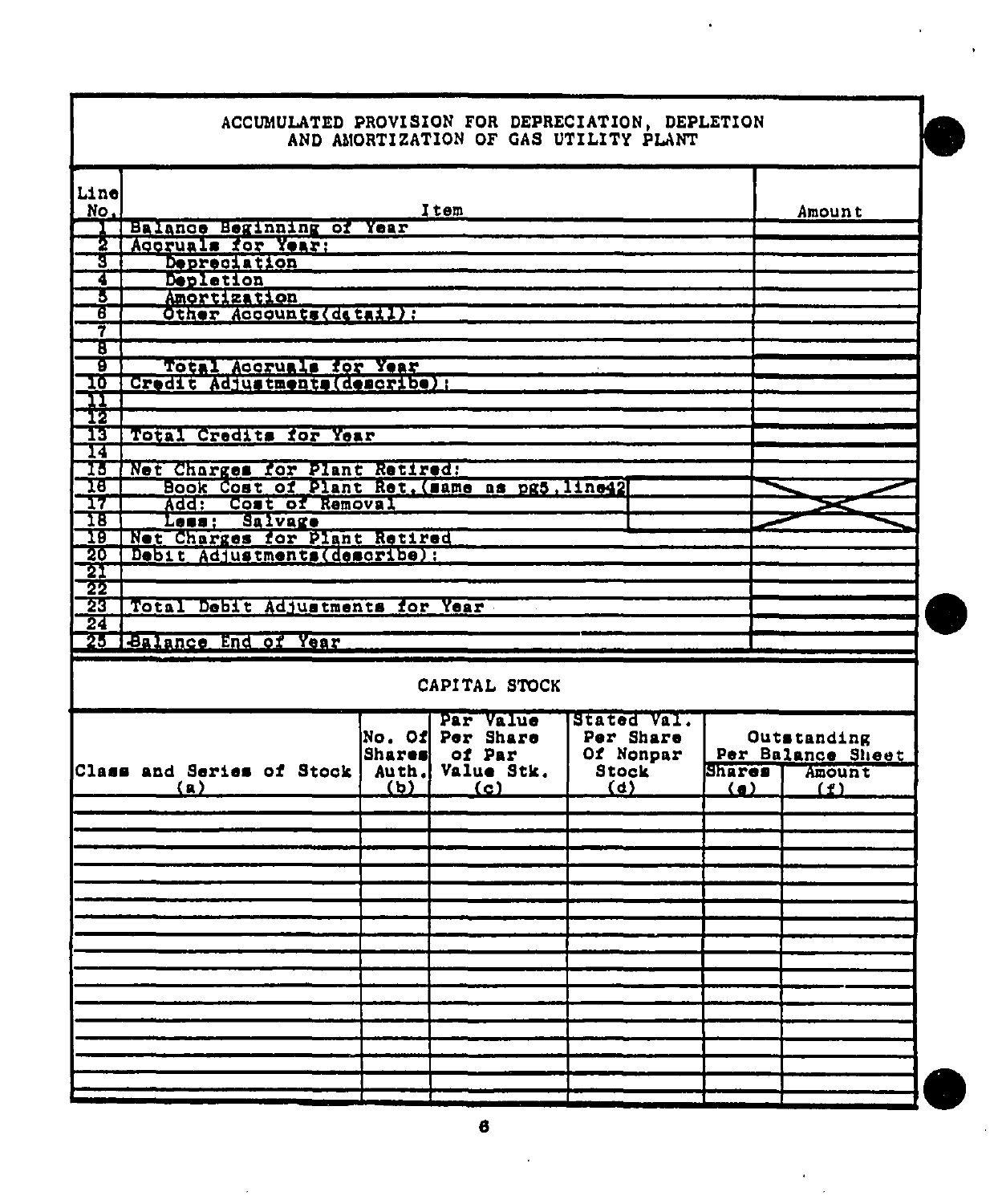|                                                                               | LONG-TERM DEBT                                       |            |                                       |                                                          |                                    |                                                        |                                           |  |
|-------------------------------------------------------------------------------|------------------------------------------------------|------------|---------------------------------------|----------------------------------------------------------|------------------------------------|--------------------------------------------------------|-------------------------------------------|--|
| List Each Original Issue Amt, Of<br>Class & Series of Obligation Issue<br>(n) | Date<br>$\omega$                                     | <u>(o)</u> | Date<br>$\Omega$<br>Maturity          | <b>Outstanding</b><br>Per Balance<br><b>Sheet</b><br>(d) | Ra te<br>$\langle \bullet \rangle$ |                                                        | Interest<br>For The Yoar<br>Amount<br>(1) |  |
|                                                                               |                                                      |            |                                       |                                                          |                                    |                                                        |                                           |  |
|                                                                               |                                                      |            |                                       |                                                          |                                    |                                                        |                                           |  |
|                                                                               |                                                      |            |                                       |                                                          |                                    |                                                        |                                           |  |
| Total                                                                         |                                                      |            |                                       |                                                          |                                    |                                                        |                                           |  |
|                                                                               | NOTES PAYABLE                                        |            |                                       |                                                          |                                    |                                                        |                                           |  |
| Name of Payee<br>$\Omega$                                                     | Date Of<br>Note<br>(b)                               |            | Date Of<br>Maturity<br>$\overline{Q}$ | Interest<br>Rate<br>(d)                                  | Balance End<br>Of Year<br>$\circ$  |                                                        |                                           |  |
|                                                                               |                                                      |            |                                       |                                                          |                                    |                                                        |                                           |  |
|                                                                               |                                                      |            |                                       |                                                          |                                    |                                                        |                                           |  |
|                                                                               |                                                      |            |                                       |                                                          |                                    |                                                        |                                           |  |
|                                                                               |                                                      |            |                                       |                                                          |                                    |                                                        |                                           |  |
|                                                                               |                                                      |            |                                       |                                                          |                                    |                                                        |                                           |  |
|                                                                               |                                                      |            |                                       |                                                          |                                    |                                                        |                                           |  |
| Total                                                                         |                                                      |            |                                       |                                                          |                                    |                                                        |                                           |  |
|                                                                               | INTEREST ACCRUED                                     |            |                                       |                                                          |                                    |                                                        |                                           |  |
| Description Of Obligation<br>(n)                                              | Int. Accr.<br>Balance<br>First Of Yr  <br><u>(b)</u> |            | Int. Accr.<br>During<br>Year<br>(c)   | Int. Paid<br>During<br>Year<br>(d)                       |                                    | Int. Accr.<br><b>Balance</b><br>End Of Yr.<br>$\omega$ |                                           |  |
|                                                                               |                                                      |            |                                       |                                                          |                                    |                                                        |                                           |  |
|                                                                               |                                                      |            |                                       |                                                          |                                    |                                                        |                                           |  |
|                                                                               |                                                      |            |                                       |                                                          |                                    |                                                        |                                           |  |
|                                                                               |                                                      |            |                                       |                                                          |                                    |                                                        |                                           |  |
|                                                                               |                                                      |            |                                       |                                                          |                                    |                                                        |                                           |  |
|                                                                               |                                                      |            |                                       |                                                          |                                    |                                                        |                                           |  |
|                                                                               |                                                      |            |                                       |                                                          |                                    |                                                        |                                           |  |
| Tota                                                                          |                                                      |            |                                       |                                                          |                                    |                                                        |                                           |  |

l,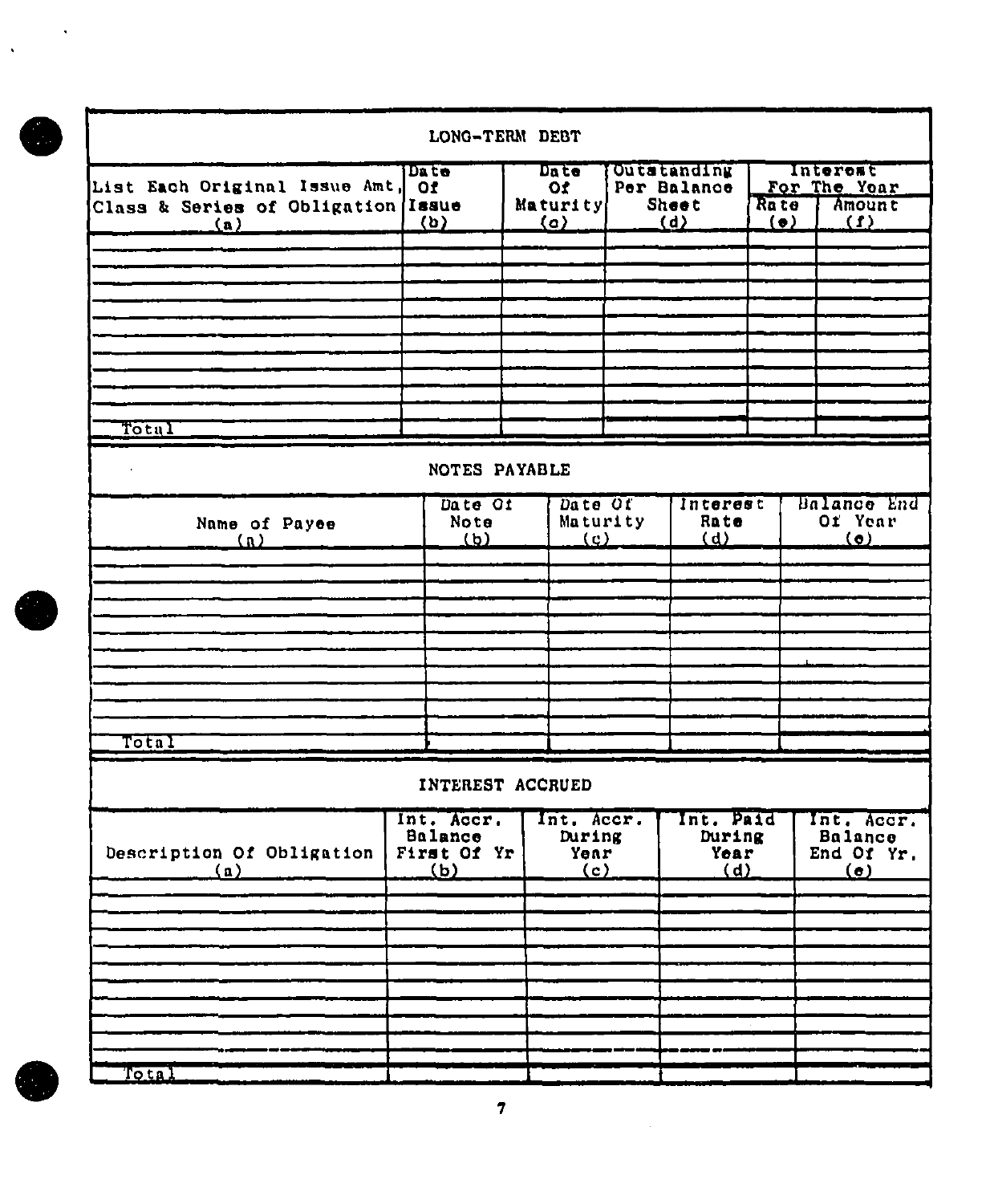| OTHER CURRENT AND ACCRUED LIABILITIES                                                                                                  |                  |                  |  |  |  |  |  |  |
|----------------------------------------------------------------------------------------------------------------------------------------|------------------|------------------|--|--|--|--|--|--|
| Sub-Account and Description                                                                                                            | Amount           |                  |  |  |  |  |  |  |
|                                                                                                                                        |                  |                  |  |  |  |  |  |  |
|                                                                                                                                        |                  |                  |  |  |  |  |  |  |
|                                                                                                                                        |                  |                  |  |  |  |  |  |  |
|                                                                                                                                        |                  |                  |  |  |  |  |  |  |
| Total                                                                                                                                  |                  |                  |  |  |  |  |  |  |
|                                                                                                                                        |                  |                  |  |  |  |  |  |  |
| STATEMENT OF RETAINED EARNINGS FOR THE YEAR                                                                                            |                  |                  |  |  |  |  |  |  |
| Item<br>(a)                                                                                                                            | This Year<br>(b) | Last Year<br>(c) |  |  |  |  |  |  |
| UNAPPROPRIATED RETAINED EARNINGS (ACCT. 216):<br>Balance Beginning of Year<br>Balance Transferred From Income (433)                    |                  |                  |  |  |  |  |  |  |
| Miscellaneous Credits (Specify Account No. & Title);                                                                                   |                  |                  |  |  |  |  |  |  |
| Total Credits to Unapprop, Retained Earnings                                                                                           |                  |                  |  |  |  |  |  |  |
| Dividends Declared-Preferred Stock(437)<br>Dividends Declared-Common Stock(438)<br>Miscellaneous Debits (Specify Account No. & Title); |                  |                  |  |  |  |  |  |  |
|                                                                                                                                        |                  |                  |  |  |  |  |  |  |
|                                                                                                                                        |                  |                  |  |  |  |  |  |  |
| Total Debits to Unapprop, Retained Earnings<br>Balance End of Year                                                                     |                  |                  |  |  |  |  |  |  |

 $\overline{\phantom{a}}$ 

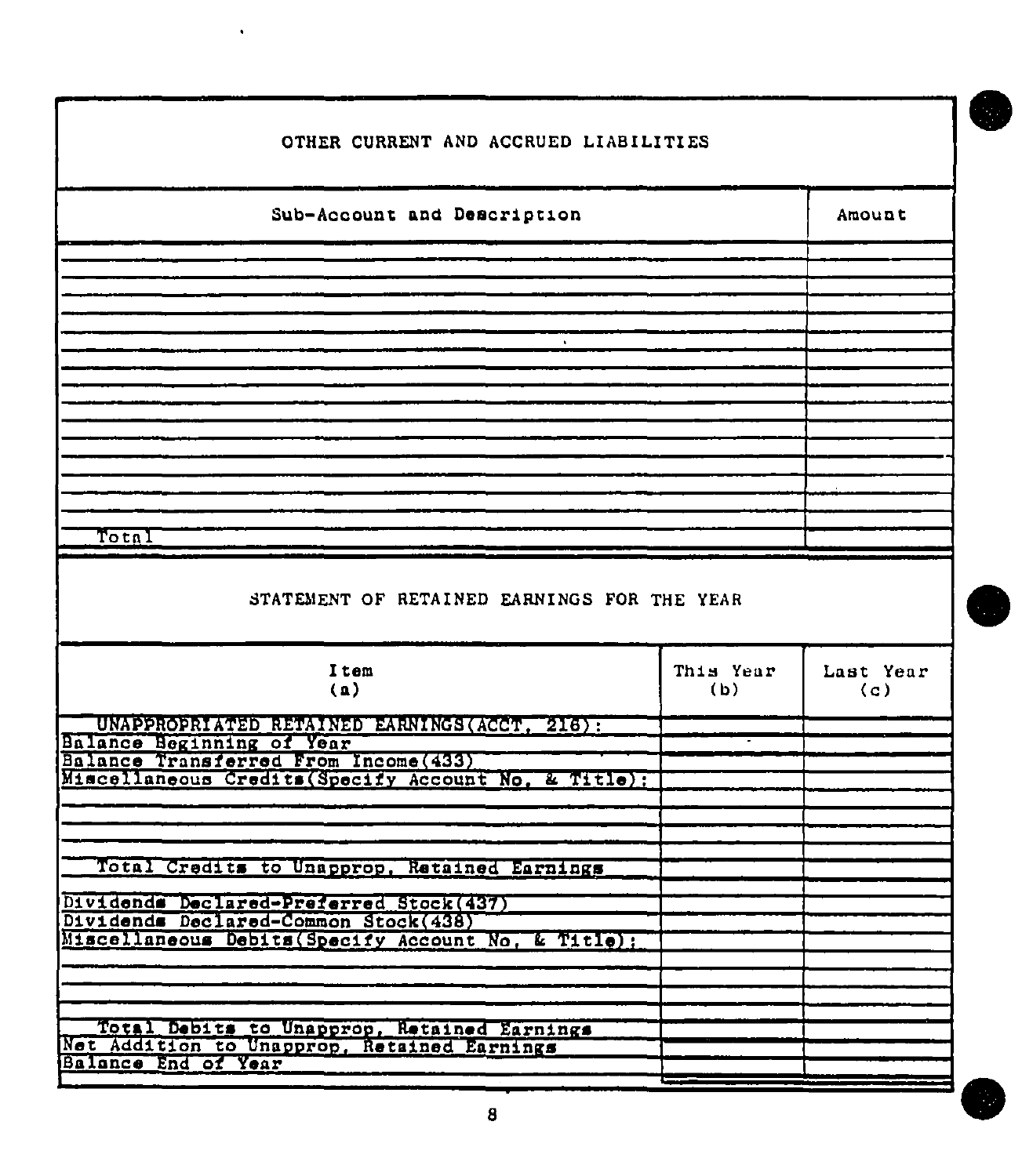$\bullet$ 

 $\sim 10^{-10}$ 

### STATEMENT OF INCOME FOR THE YEAR

 $\sim 10^{-10}$ 

|                       |                                                              | Average No.      | MCF Of Nat.       |        |  |  |  |  |
|-----------------------|--------------------------------------------------------------|------------------|-------------------|--------|--|--|--|--|
| <b>Line</b>           | Account                                                      | <b>Customers</b> | Gas Sold          | Amount |  |  |  |  |
| Νo.                   | $\mathbf{a}$                                                 | (b)              | $\left( c\right)$ | (d)    |  |  |  |  |
| ı                     |                                                              |                  |                   |        |  |  |  |  |
| $\mathbf{z}$          | OPERATING REVENUES                                           |                  |                   |        |  |  |  |  |
| স্ত                   | Residential Sales (480)                                      |                  |                   |        |  |  |  |  |
| 4                     | Commercial and Industrial Sales (481)                        |                  |                   |        |  |  |  |  |
| ड                     | Interdepartmental Sales (484)                                |                  |                   |        |  |  |  |  |
| ढ                     | Total Sales to Ultimate Consumers                            |                  |                   |        |  |  |  |  |
| 7                     | Sales for Resale(483)                                        |                  |                   |        |  |  |  |  |
| रु                    |                                                              |                  |                   |        |  |  |  |  |
| छ                     | Total Gas Service Revenues                                   |                  |                   |        |  |  |  |  |
| 10                    |                                                              |                  |                   |        |  |  |  |  |
| 11                    | OTHER OPERATING REVENUES<br>Forfeited Discounts (487)        |                  |                   |        |  |  |  |  |
| 12<br>13              | Miscellaneous Service Revenues (488)                         |                  |                   |        |  |  |  |  |
| 14                    | Revenues From Transportation of Gas of Others (489)          |                  |                   |        |  |  |  |  |
| 15                    | Revenues From Natural Gas Processed by Others (491)          |                  |                   |        |  |  |  |  |
| 16                    | Rent From Gas Property (493)                                 |                  |                   |        |  |  |  |  |
| 17                    | Other Gas Revenues (495)                                     |                  |                   |        |  |  |  |  |
| $\overline{18}$       | Total Other Operating Revenues                               |                  |                   |        |  |  |  |  |
| $\overline{19}$       | Total Gas Operating Revenues                                 |                  |                   |        |  |  |  |  |
| $\overline{20}$       |                                                              |                  |                   |        |  |  |  |  |
| 21                    | OPERATING EXPENSES                                           |                  |                   |        |  |  |  |  |
| 22                    | Total Gas Operation & Maint. Expenses (from pg. 11. line 31) |                  |                   |        |  |  |  |  |
| 23                    | Depreciation and Depletion Expense(403)                      |                  |                   |        |  |  |  |  |
| 24                    | Amortization Expense (404-407) (from pg. 12)                 |                  |                   |        |  |  |  |  |
| $\overline{25}$       | Taxes Other Than Income Taxes (408.1) (from pg. 12)          |                  |                   |        |  |  |  |  |
| 26                    | Total Income Taxes-Utility Operations (from pg. 12)          |                  |                   |        |  |  |  |  |
| $\overline{27}$       | Total Gas Operating Expenses                                 |                  |                   |        |  |  |  |  |
| 28                    | Net Operating Income                                         |                  |                   |        |  |  |  |  |
| $\overline{29}$       |                                                              |                  |                   |        |  |  |  |  |
| 30                    | OTHER INCOME                                                 |                  |                   |        |  |  |  |  |
| 31                    | Nonutility Income(415-418)                                   |                  |                   |        |  |  |  |  |
| 32                    | Interest and Dividend Income (419)                           |                  |                   |        |  |  |  |  |
| $\overline{33}$       | Miscellaneous Nonoperating Income (421)                      |                  |                   |        |  |  |  |  |
| $\overline{34}$       | Other Accounts (Specify Acct. No. & Title):                  |                  |                   |        |  |  |  |  |
| 35                    |                                                              |                  |                   |        |  |  |  |  |
| $\overline{36}$<br>37 |                                                              |                  |                   |        |  |  |  |  |
| उम्र                  | Total Other Income                                           |                  |                   |        |  |  |  |  |
| 39                    | OTHER DEDUCTIONS                                             |                  |                   |        |  |  |  |  |
| $\overline{40}$       | Interest on Long-Term Debt(427)                              |                  |                   |        |  |  |  |  |
| 41                    | Amort, of Debt Discount and Expense (428)                    |                  |                   |        |  |  |  |  |
| 42                    | Nonutility Deductions $(426.1 - 426.5)$                      |                  |                   |        |  |  |  |  |
| $\overline{43}$       | Other Interest Expense (431)                                 |                  |                   |        |  |  |  |  |
| 44                    | Total Income Taxes-Nonutility Operations (From Pg. 12)       |                  |                   |        |  |  |  |  |
| 45                    | Other Accounts (Specify Acct. No. & Title):                  |                  |                   |        |  |  |  |  |
| 46                    |                                                              |                  |                   |        |  |  |  |  |
| 47                    |                                                              |                  |                   |        |  |  |  |  |
| 48                    | Taxes Other Than Income Taxes (408.2) (from pg. 12)          |                  |                   |        |  |  |  |  |
| 49                    | Total Other Deductions                                       |                  |                   |        |  |  |  |  |
| 50                    | NET INCOME                                                   |                  |                   |        |  |  |  |  |
|                       |                                                              |                  |                   |        |  |  |  |  |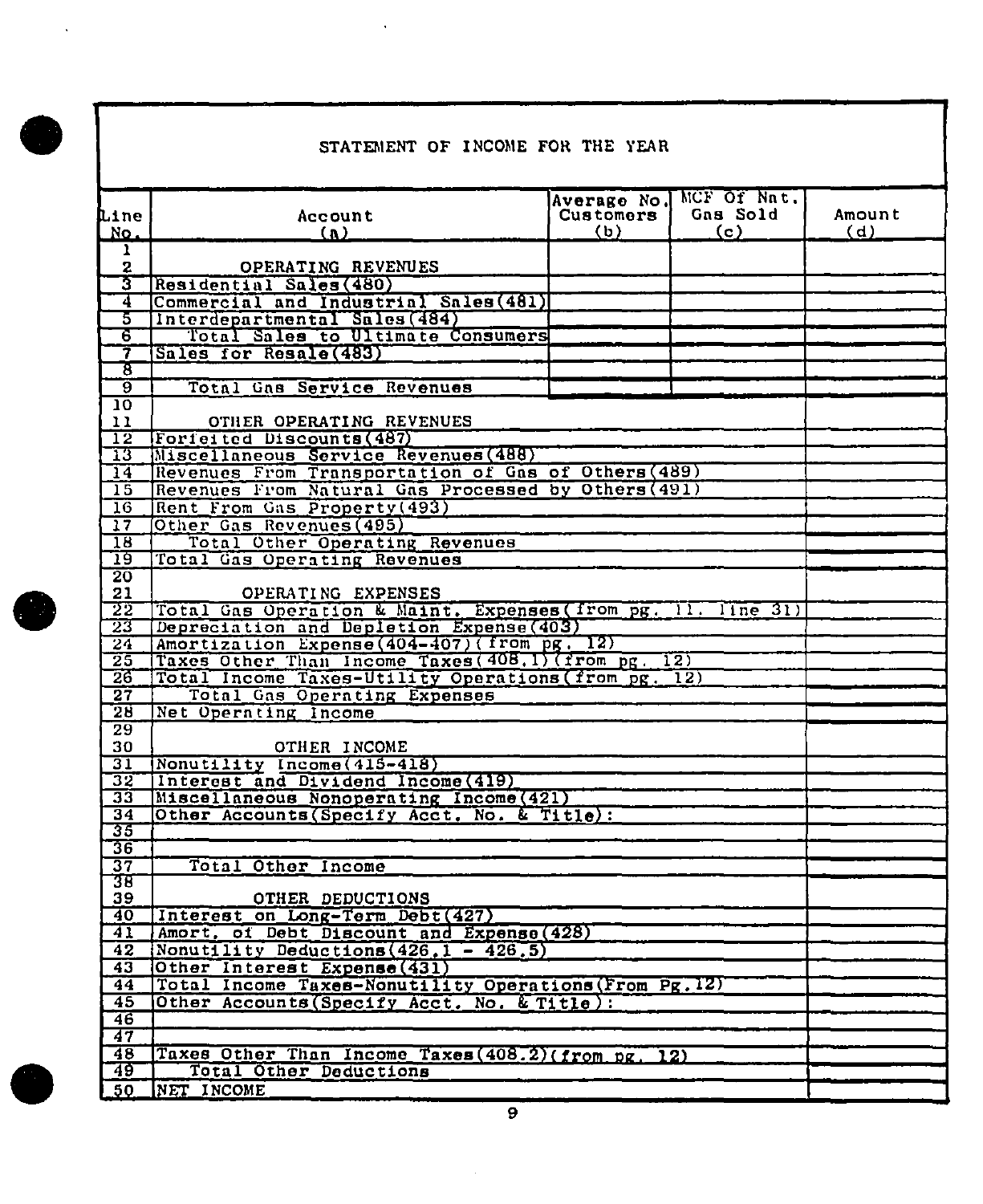|                                                               | GAS OPERATION AND MAINTENANCE EXPENSES                                                        |               |
|---------------------------------------------------------------|-----------------------------------------------------------------------------------------------|---------------|
| Line<br>No.                                                   | Account<br>(a)                                                                                | Amount<br>(b) |
| T<br>$\overline{\mathbf{2}}$                                  | MANUFACTURED GAS PRODUCTION                                                                   |               |
| ত্ত                                                           | Total-Acct, No. 700-706(Attach Schedule by Accounts)                                          |               |
| $\overline{\mathbf{4}}$                                       |                                                                                               |               |
| ${\tt S}$<br>6                                                | NATURAL GAS PRODUCTION AND GATHERING<br>Total-Acct, No. 710-719 (Attach Schedule by Accounts) |               |
| 7                                                             |                                                                                               |               |
| 8                                                             | EXPLORATION AND DEVELOPMENT EXPENSES                                                          |               |
| <u>َ وَ</u>                                                   | Total-Acct, No. 720-723 (Attach Schedule by Accounts)                                         |               |
| 10<br>11                                                      | STORAGE EXPENSES                                                                              |               |
| $\overline{12}$                                               | Total-Acct, No. 740-747 (Attach Schedule by Accounts)                                         |               |
| $\overline{13}$                                               |                                                                                               |               |
| $1 -$<br>15                                                   | OTHER GAS SUPPLY EXPENSES<br>Natural Gas Purchases (730)                                      |               |
| 16                                                            | Other Gas Purchases (731)                                                                     |               |
| $\mathbf{T}$                                                  | Purchased Gas Cost Adjustments (731.1)                                                        |               |
| 18                                                            | Purchased Gas Expenses (732)                                                                  |               |
| -19                                                           | Gas Withdrawn From Storage-Debit(733)                                                         |               |
| $\overline{20}$<br>$\overline{21}$                            | Gas Delivered to Storage-Credit(734)<br>Gas Used in Utility Operations-Credit (735)           |               |
| $\overline{22}$                                               | Other Gas Supply Expenses (736)                                                               |               |
| $\overline{23}$                                               | Total Other Gas Supply Expenses                                                               |               |
| $\overline{24}$                                               |                                                                                               |               |
| 25<br>$\overline{26}$                                         | TRANSMISSION EXPENSES<br>Operation Supervision and Labor (750)                                |               |
| $\overline{27}$                                               | Compressor Station Fuel and Power (751)                                                       |               |
| -28                                                           | Operation Supplies and Expenses (752)                                                         |               |
| -29                                                           | Transmission and Compression of Gas by Others (753)                                           |               |
| 30                                                            | Rents(754)                                                                                    |               |
| 31<br>32                                                      | Maintenance of Mains (755)<br>Maintenance of Compressor Station Equipment (756)               |               |
| 33                                                            | Maintenance of Other Plant (757)                                                              |               |
| 34                                                            | <b>Total Transmission Expenses</b>                                                            |               |
| 35                                                            |                                                                                               |               |
| 36<br>37                                                      | DISTRIBUTION EXPENSES<br>Supervision(760)                                                     |               |
|                                                               | Mains and Services Labor(761)                                                                 |               |
| $\begin{array}{ c c }\n\hline\n38 \\ \hline\n39\n\end{array}$ | Mains and Services Supplies and Expenses (762)                                                |               |
| 40                                                            | Meter and House Regulator Expenses (763)                                                      |               |
| $\overline{41}$                                               | Customer Installation Expenses (764)                                                          |               |
| $\overline{42}$<br>$\overline{43}$                            | Miscellaneous Distribution Expenses (765)<br>Rents(766)                                       |               |
| 44                                                            | Maintenance of Lines (767)                                                                    |               |
| 45                                                            | Maintenance of Meters and House Regulators (768)                                              |               |
| 46                                                            | Maintenance of Other Plant (769)                                                              |               |
| $\overline{47}$                                               | Total Distribution Expenses                                                                   |               |
| $\overline{48}$<br>49                                         |                                                                                               |               |
|                                                               |                                                                                               |               |

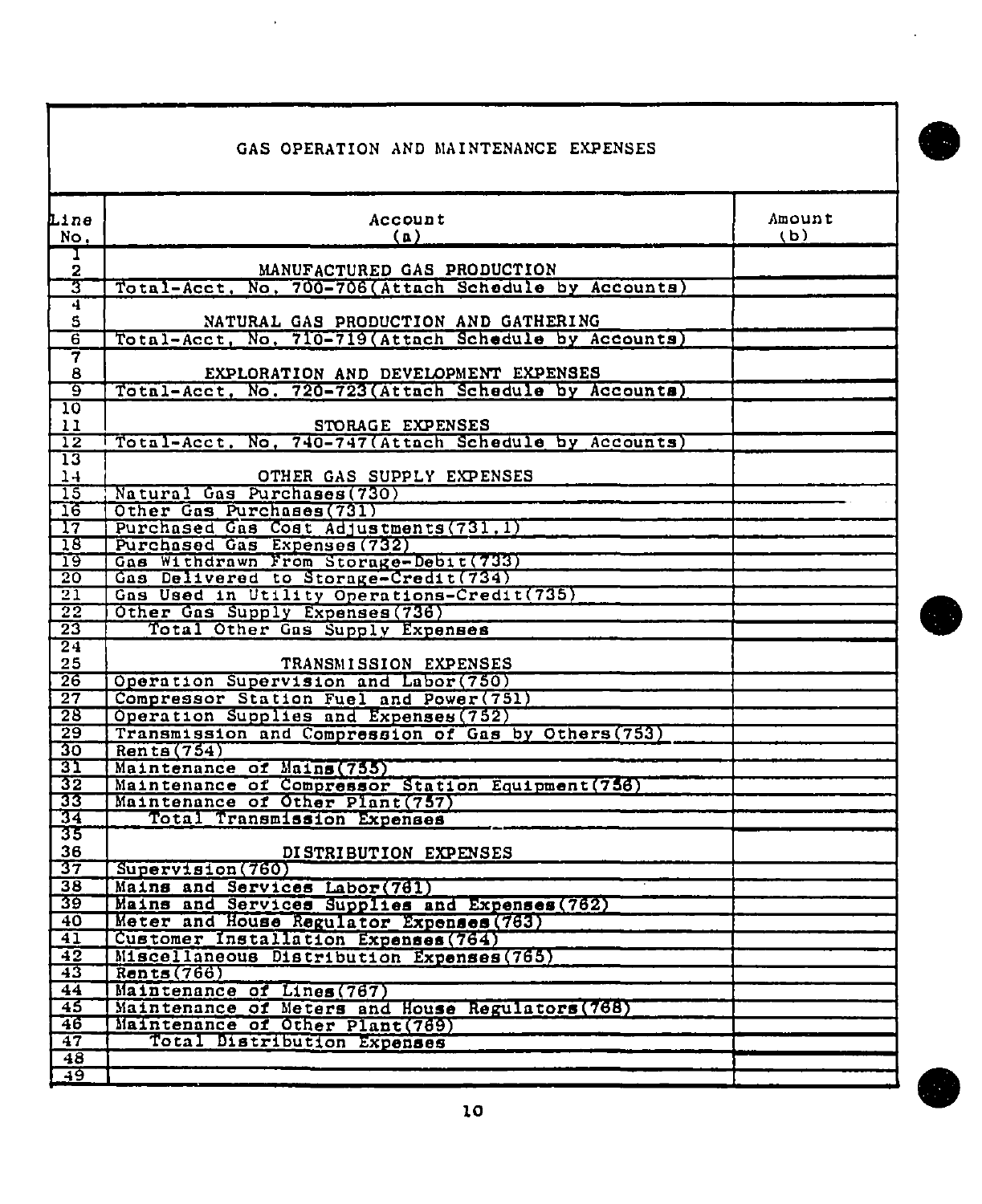## GAS OPERATION AND MAINTENANCE EXPENSES(Con't.)

| Line<br>No.        | <b>Account</b><br>(a)                                     | Amount<br>(b) |
|--------------------|-----------------------------------------------------------|---------------|
|                    |                                                           |               |
| ı<br>2             | CUSTOMER ACCOUNTS EXPENSE                                 |               |
| 3                  | Moter Reading Labor (901)                                 |               |
|                    |                                                           |               |
| 4                  | Accounting and Collecting Labor (902)                     |               |
| Ъ                  | Supplies and Expenses (903)                               |               |
| ह                  | Incollectible Accounts (904)                              |               |
| 7                  | Total Customer Accounts Expense                           |               |
| ह                  |                                                           |               |
| 9                  | CUSTOMER SERVICE AND INFORMATIONAL EXPENSES               |               |
| ᠋                  | Customer Service and Informational Expenses (907)         |               |
| $\boldsymbol{\Pi}$ |                                                           |               |
| 12                 | ADMINISTRATIVE AND GENERAL EXPENSES                       |               |
| 13                 | Administrative and General Salaries (920)                 |               |
| $\overline{14}$    | Office Supplies and Expenses (921)                        |               |
| $\overline{15}$    | Administrative Expenses Transferred-Credit(922)           |               |
| ᡏᡦ                 | Outside Services Employed (923)                           |               |
| 17                 | Property Insurance (924)                                  |               |
| $\overline{18}$    | Injuries and Damages (925)                                |               |
| $\overline{19}$    | Employee Pensions and Benefits (926)                      |               |
| $\overline{20}$    | Franchise Requirements (927)                              |               |
| 21                 | Regulatory Commission Expenses (928)                      |               |
| 22                 | Duplicate Charges-Credit(929)                             |               |
| 23                 | General Advertising Expenses (930.1)                      |               |
| 24                 | Miscellaneous General Expenses (930.2)                    |               |
| 25                 | $R$ onts $(931)$                                          |               |
| $\overline{26}$    | Transportation Expenses (933)                             |               |
| $\overline{27}$    | Maintenance of General Plant (935)                        |               |
| $\overline{28}$    | Total Administrative and General Expenses                 |               |
| 29                 |                                                           |               |
| 30                 |                                                           |               |
| 31                 | FOTAL CAS OPERATION & MAINT. EXPENSES (to pg. 9, line 22) |               |
|                    |                                                           |               |
|                    |                                                           |               |
|                    |                                                           |               |
|                    | NUMBER OF CUSTOMERS                                       |               |
|                    |                                                           |               |
|                    | END OF YEAR                                               |               |
|                    |                                                           |               |
|                    | Residential(480)                                          |               |
|                    |                                                           |               |
|                    | Commercial and Industrial (481)                           |               |
|                    |                                                           |               |
|                    | Interdepartmental Sales (484)                             |               |
|                    |                                                           |               |
|                    | Total-Ultimate Consumer                                   |               |
|                    |                                                           |               |
|                    | Sales for Resale (483)                                    |               |
|                    |                                                           |               |
|                    | Total Cos Renuins Customers                               |               |

 $11$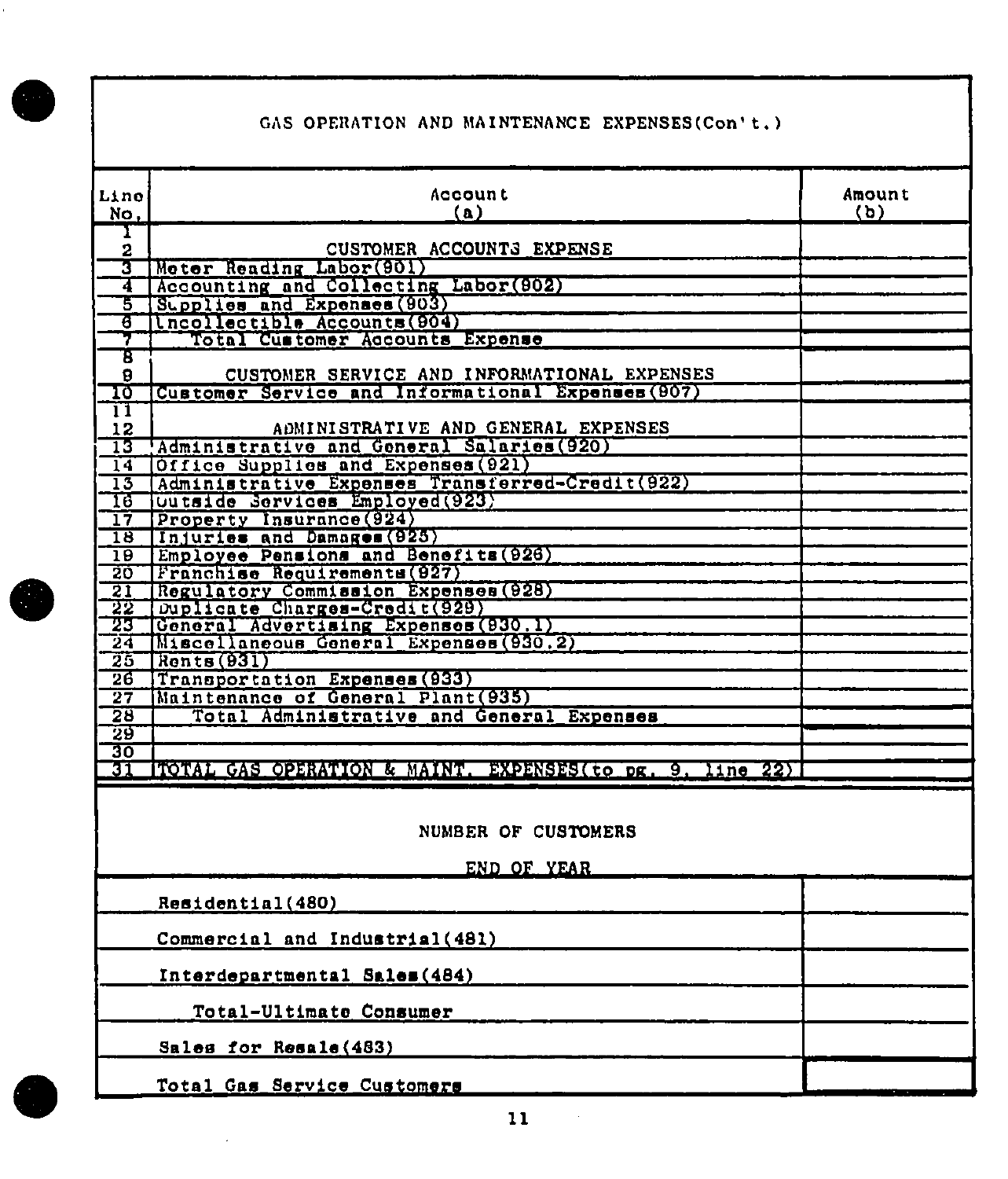<span id="page-22-0"></span>

|       | TAXES OTHER THAN INCOME TAXES(408)                                          |        |
|-------|-----------------------------------------------------------------------------|--------|
|       |                                                                             |        |
|       | Show hereunder the various tax items which make up the amounts listed under |        |
|       | Account Numbers 408,1 and 408,2 on page 9, lines 25 and 48                  |        |
|       |                                                                             |        |
| Line  | Item                                                                        | Amount |
| No.   | (a)                                                                         | (b)    |
|       | Payroll Taxes                                                               |        |
| 2     | Public Service Commission Assessment                                        |        |
| 3     | Other(Specify):                                                             |        |
| 4     |                                                                             |        |
| 3     |                                                                             |        |
| 6     |                                                                             |        |
| 7     |                                                                             |        |
| τ     |                                                                             |        |
|       |                                                                             |        |
| ठ     |                                                                             |        |
| 10    |                                                                             |        |
| п     | TOTAL (Same as pg. 9,<br>lines 25 & 48)                                     |        |
|       |                                                                             |        |
|       | CPERATING AND NON-OPERATING INCOME TAXES                                    |        |
|       |                                                                             |        |
|       |                                                                             |        |
| Acct. |                                                                             |        |
| No.   | Account                                                                     | Amount |
| (ລ)   | (b)                                                                         | (c)    |
|       | 409.1 Income Taxes-Federal                                                  |        |
|       | 409. Il Income l'axes-State                                                 |        |
| 409.  | Income Taxes-Other                                                          |        |
| 410   | , I Provision for Deferred Income Taxes                                     |        |
| 41]   | Provision For Deferred Income Taxes-Credit                                  |        |
|       | 411, 4 Investment Tax Credit Adjustment-Net                                 |        |
|       | Total Income Taxes-Utility Operat. Income to pg9, line26                    |        |
|       |                                                                             |        |
|       |                                                                             |        |
|       | 409.2 Income Taxes-Federal                                                  |        |
|       | 409.2 Income Taxes-State                                                    |        |
|       | 409.2 Income Taxes-Other                                                    |        |
|       | 410, 2 Provision For Deferred Income Taxes                                  |        |
|       | .2 Provision For Deferred Income Taxes-Credit                               |        |
|       | 411.5 Investment Tax Credit Adjustment-Net                                  |        |
|       |                                                                             |        |
|       | Income Taxes-Nonutility Op.<br><b>Total</b><br>$Incone(to$ pg 9.11ne44      |        |
|       |                                                                             |        |
|       |                                                                             |        |
|       | AMORTIZATION EXPENSE                                                        |        |
|       |                                                                             |        |
| Acct. |                                                                             |        |
| No.   | Account                                                                     | Amount |
| (a)   | (b)                                                                         |        |
|       |                                                                             | (c)    |
| 404   | Amortization of Limited-Term Gas Plant                                      |        |
| 405   | Amortization of Other Gas Plant                                             |        |
| 406   | Amortization of Gas Plant Acquisition Adjustments                           |        |
|       | 407.1 Amortization of Property Losses                                       |        |
|       | 407.2 Amortization of Conversion Expenses                                   |        |
|       |                                                                             |        |
|       | Total Amortization Expense (Same as pg. 9,<br>$\sqrt{11n+24}$               |        |
|       |                                                                             |        |

 $\cdots$  $-$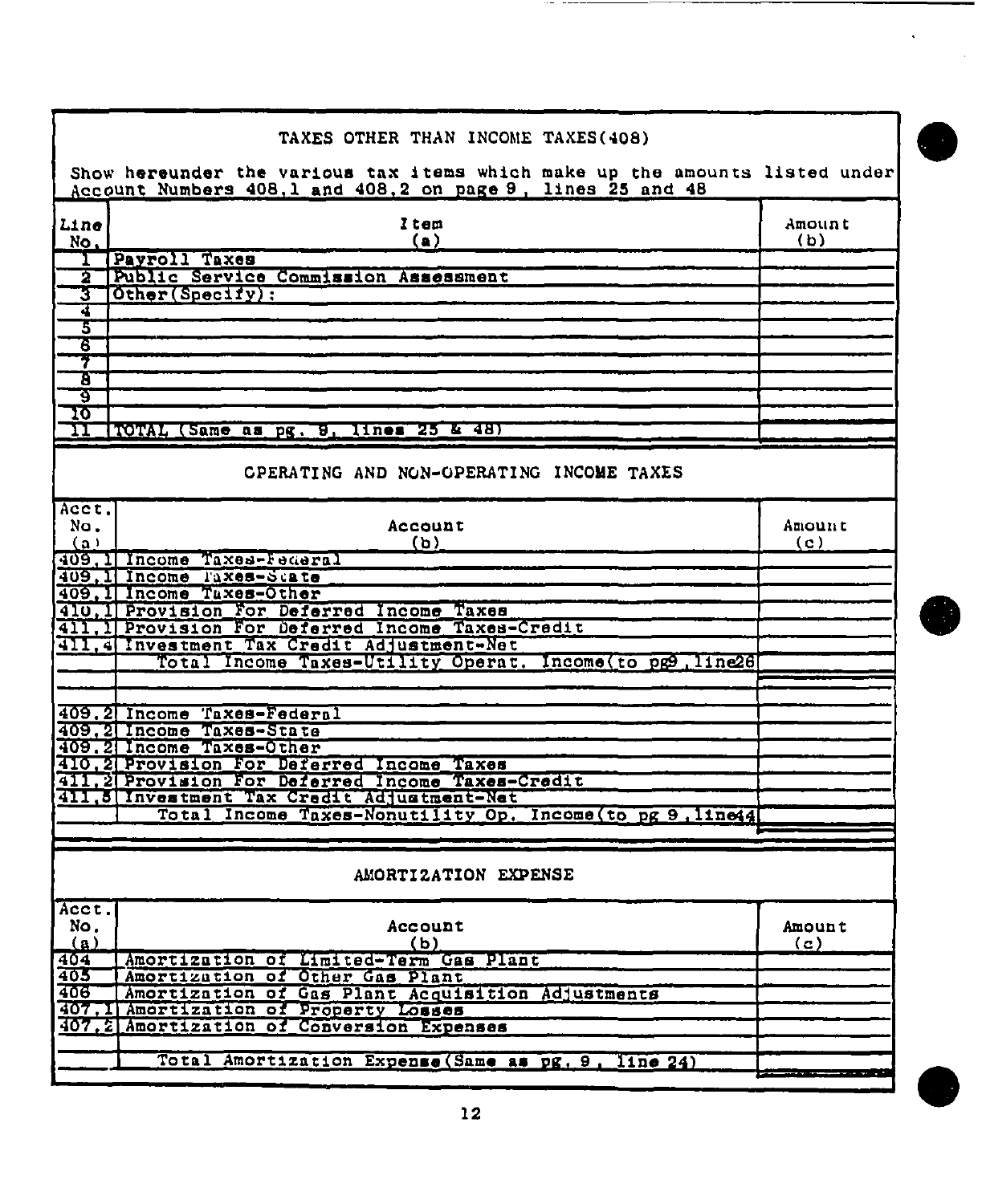

1. Report particulars concerning sales of natural gas during the year to other gas utilition for resale, Sales to each customer should be identified in column (c) whore applicable, by rate echedulo designation contained in the company's tariff.

 $2.$  Natural gas for the purpose of this schedule means cither natural gas unmixed, or any mixture of natural and manufactured gas.

3. Point of delivery, column (b) should show name of city or town and state, and such othor dosignation necessary to enable identification on maps of respondent's pipelino system.<br>4. Designate any sales which are other than firm sales, i.e., sales for storage, 0

4. Designate any sales which are other than firm sales, i.e., sales for storage, etc.<br>5. Where consolidated bills for more than one point of delivery are rendered under an Where consolidated bills for more than one point of delivery are rendered under an FERC rate schedule, the several points of delivery shall be indicated in column (b) and the remainder of the information reported on a consolidated basis corresponding to the billing. Where, however, consolidated bills for more than one point of delivery are not rendered under an FERC rate echedule, tho required information shall be furnished tor each point of delivery,

6. Designate if BTU per cubic foot of gas is different for any delivery point from that shown in the heading of column (d)

| Name of Other Gas Utility<br>(Designate Associated Co)<br>(a) | Point of Delivery<br>(b) | FERC<br>Tariff<br>Rate<br>Sch.<br>Design.<br>(c) | Approx.<br>BTU Per<br>$Cu.$ $Ft.$<br>(d) | MCF of Gas Sold<br>$(14.73$ PSIA 60 <sup>O</sup> F)<br>(e) | Rovenue<br>For Year<br>(see<br>inst. #5)<br>$\Omega$ | Average<br>Revenue<br>Per<br><b>MCF</b><br>$\bf{q}$ |
|---------------------------------------------------------------|--------------------------|--------------------------------------------------|------------------------------------------|------------------------------------------------------------|------------------------------------------------------|-----------------------------------------------------|
|                                                               |                          |                                                  |                                          |                                                            |                                                      |                                                     |
|                                                               |                          |                                                  |                                          |                                                            |                                                      |                                                     |
|                                                               |                          |                                                  |                                          |                                                            |                                                      |                                                     |
|                                                               |                          |                                                  |                                          |                                                            |                                                      |                                                     |



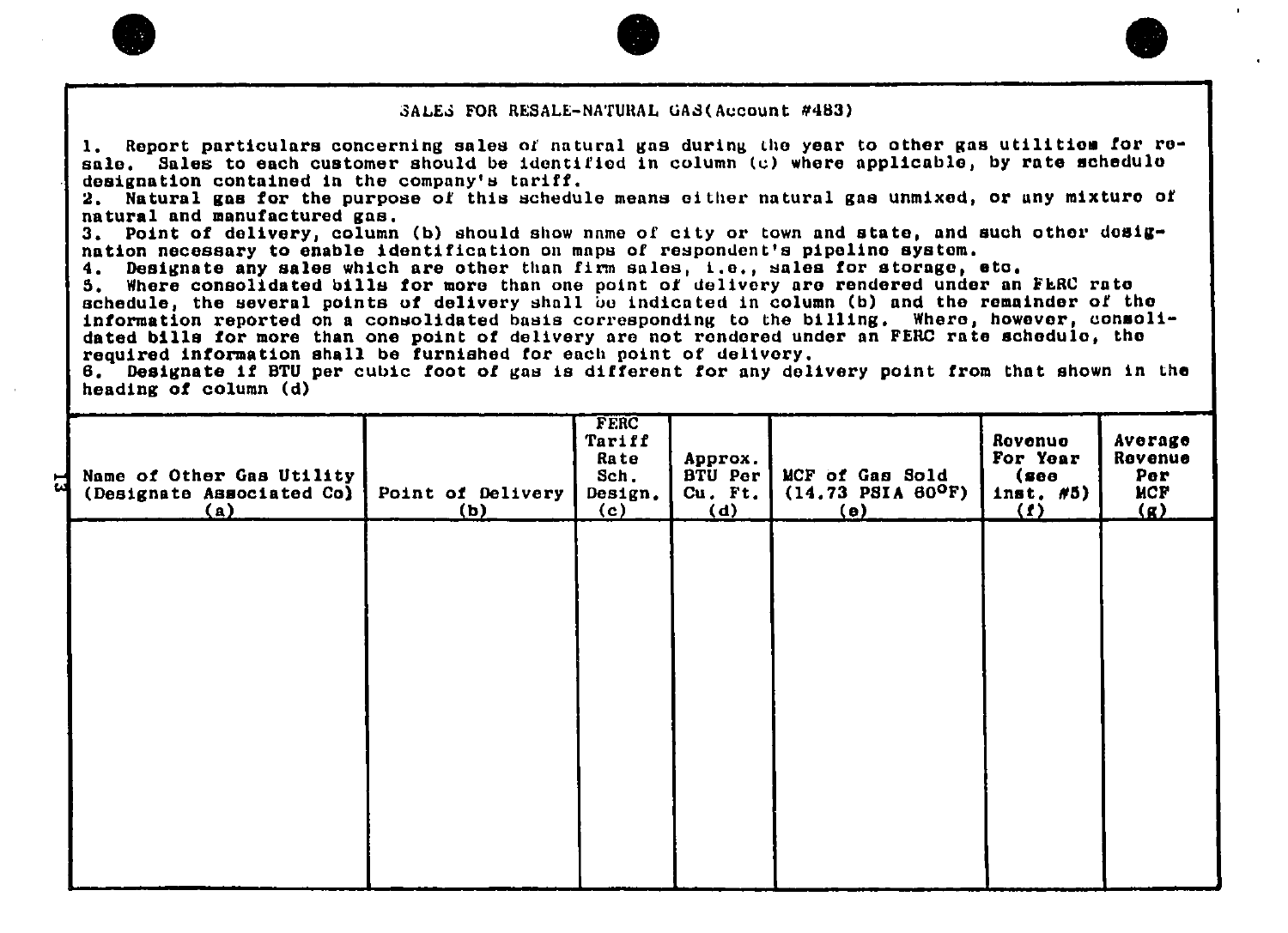#### GAS PURCHASES(Accounts 730, 731-Class C) (Account 730-Class D)

1. Report particulars of gas purchases during the year. 2. Natural gas for the purpose of classification horein is aither natural gas unmixed, or any mixture of natural and manufactured gas. 3. Class C natural mas companies ahall provide subhaadings and totals for prescribed accounts 730-Natural Gas Purchases, and 731-Other Gas Purchases. 4. Where purchases are from unitized fields, or vendor is a partnership or joint interest arrangement, specify such fact in column (a) and give name of unit operator, principal partner, or largest owner of joint interest, as approp. 5. For well head and field line purchases indicate the gas field or production area, county and state. 6. Field purchases of less then \$25,000 per year from individual non-associated vendors may be grouped by fields or production arass. Show number of purchases so arouped. 7. Show in column (c) the Seller's FERC rate schedule designation and date of contract, including such designations for purchases from independent producers. Intrastate purchases for which there is no required filing of an FERC rate achedule shall be specified "intrastate", and dates of contracts shown. If for any purchases more than one rate schedule was in effect during the year, show the most recent rate schedule designation and in a footnote give superseded rate schedules and date of supersession, or a succinct explanation. The Operator's rate schedule designation is sufficient in cases where there are co-owners under the same purchase contract, but the entire volume of gas and amount, columns (h) and (i) must be shown for the purchase under the particular contract. Rate achedule designations are not required with respect to small purchases grouped as permixted by instruction 6.

| an a                                                           |                         |                                                                                                  |                                                                   | $C1$ ass. | свеск Арргор                                            |                                                    |                                                |                                       |                                                                |
|----------------------------------------------------------------|-------------------------|--------------------------------------------------------------------------------------------------|-------------------------------------------------------------------|-----------|---------------------------------------------------------|----------------------------------------------------|------------------------------------------------|---------------------------------------|----------------------------------------------------------------|
| Name of Vendor<br>(Designate Assoc.<br>Companies<br><u>(A)</u> | Point of Receipt<br>(b) | Seller's<br>FERC Rate<br><b>Schedule</b><br>Designation<br>and Date<br>of Contract<br><u>(c)</u> | <b>South</b><br>South<br>214<br><b>Hallie</b><br>Hallie<br>Hallie |           | 빏<br>$\frac{1}{2}$<br>line<br>o<br>ig<br>G<br>¦∄<br>IR) | Approx.<br><b>BTU Per</b><br>Cu. Ft.<br><u>(h)</u> | <b>NCF of Gam</b><br>14.73. Pima<br><u>(1)</u> | <b>Amount</b><br>$\left($ j $\right)$ | Avg.<br>Amt.<br>Per<br><b>NCF</b><br>(conte)<br>$(\mathbf{k})$ |
|                                                                |                         |                                                                                                  |                                                                   |           |                                                         |                                                    |                                                | IЪ                                    |                                                                |
|                                                                |                         |                                                                                                  |                                                                   |           |                                                         |                                                    |                                                |                                       |                                                                |
|                                                                |                         |                                                                                                  |                                                                   |           |                                                         |                                                    |                                                |                                       |                                                                |
|                                                                |                         |                                                                                                  |                                                                   |           |                                                         |                                                    |                                                |                                       |                                                                |
|                                                                |                         |                                                                                                  |                                                                   |           |                                                         |                                                    |                                                |                                       |                                                                |
|                                                                |                         |                                                                                                  |                                                                   |           |                                                         |                                                    |                                                |                                       |                                                                |
|                                                                |                         |                                                                                                  |                                                                   |           |                                                         |                                                    |                                                |                                       |                                                                |

 $\overline{\phantom{a}}$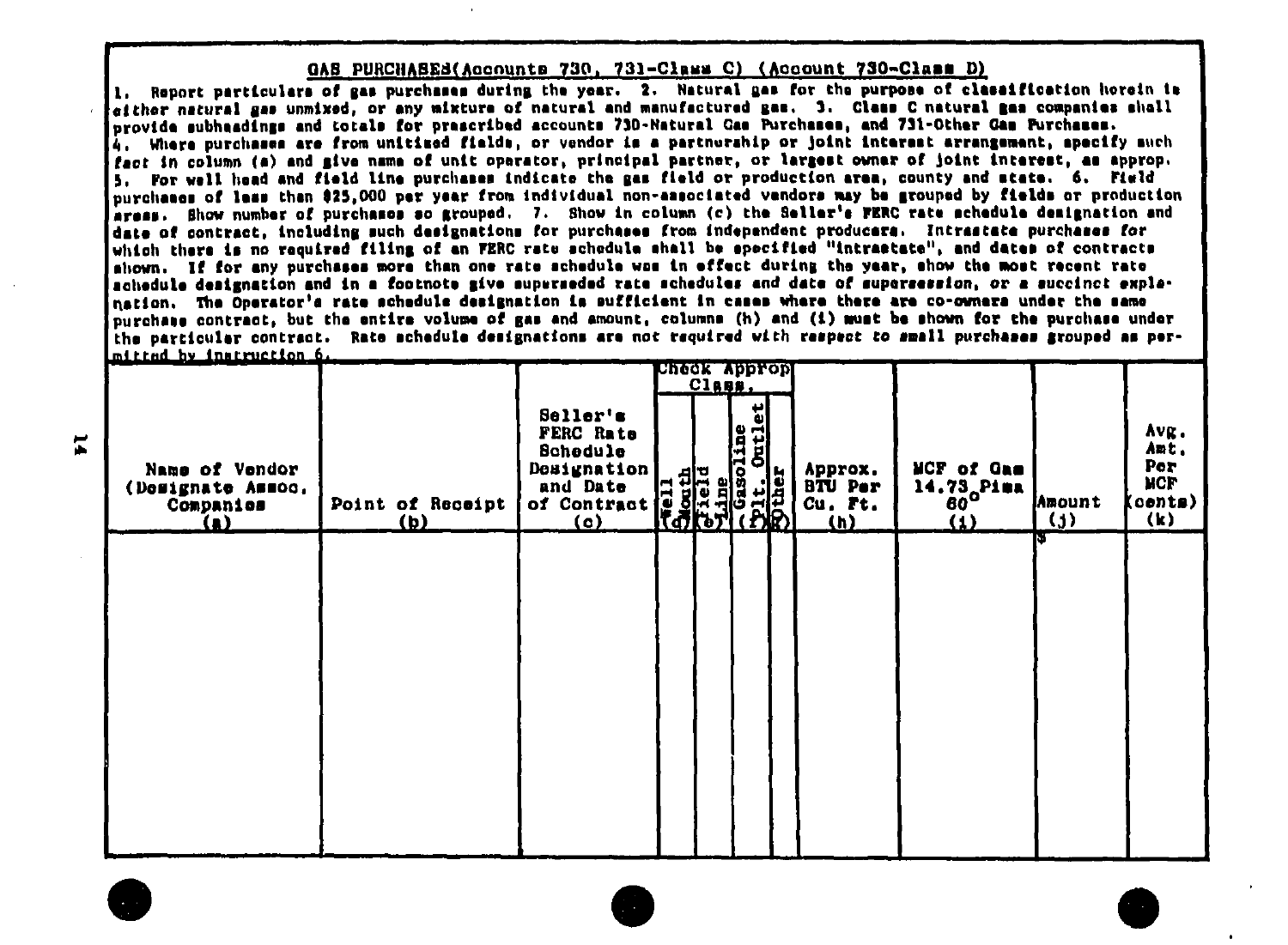#### GAS ACCUUNT - NATURAL GAS

The purpose of this schedule is to account for the quantity of natu- $1.$ ral gas received and delivered by the respondent. Natural gas means either natural gas unmixed or any mixture of natural and manufactured gas. 2. Enter in column (b) the MCF as reported in schedules indicated for<br>the respective items of receipts and deliveries. 3. If the respondent operates two or more systems which are not interconnected, separate shedules should be submitted. Insert pages should be used for this purpose.

| Line                    | Item                                                                 | $(14.73 \text{ ps1a at } 60^{\circ} \text{F})$ | <b>MCF</b> |  |
|-------------------------|----------------------------------------------------------------------|------------------------------------------------|------------|--|
| No.                     |                                                                      |                                                |            |  |
|                         | (a)                                                                  |                                                | <u>(b)</u> |  |
| ı<br>$\frac{2}{3}$      | GAS RECEIVED                                                         |                                                |            |  |
|                         |                                                                      |                                                |            |  |
| 7                       | Natural Gas Produced                                                 |                                                |            |  |
| $\overline{5}$          | Purchases:                                                           |                                                |            |  |
| ট                       | Natural Gas Purchases (Acct, #730)                                   |                                                |            |  |
| 7                       | Other Gas Purchases (Acct, #731) .                                   |                                                |            |  |
| ह                       | Other Receipts: (Specify)                                            |                                                |            |  |
| ៑ច្ឆ                    |                                                                      |                                                |            |  |
| 10                      |                                                                      |                                                |            |  |
| $\overline{\mathbf{u}}$ |                                                                      |                                                |            |  |
| T2                      | Total Receipts                                                       |                                                |            |  |
| $\overline{13}$         |                                                                      |                                                |            |  |
| 14<br>15                | GAS DELIVERED                                                        |                                                |            |  |
| $\overline{16}$         | Natural Gas Sales (same as pg. 9, col. c. line 9)                    |                                                |            |  |
| $\overline{17}$         | Other Deliveries:<br>(Spectiv)                                       |                                                |            |  |
| $\overline{18}$         |                                                                      |                                                |            |  |
| $\overline{19}$         |                                                                      |                                                |            |  |
| $\overline{20}$         |                                                                      |                                                |            |  |
| $\overline{21}$         | Total Deliveries                                                     |                                                |            |  |
| $\overline{22}$         |                                                                      |                                                |            |  |
| $\overline{23}$         | Unaccounted for Gas                                                  |                                                |            |  |
| $\overline{24}$         | Natural Gas Used by Respondent                                       |                                                |            |  |
| $\overline{25}$         | Total Deliveries and Unaccounted For                                 |                                                |            |  |
|                         | *This type of gas purchase represents manufactured gas, refinery gas |                                                |            |  |

or any gas other than natural gas.

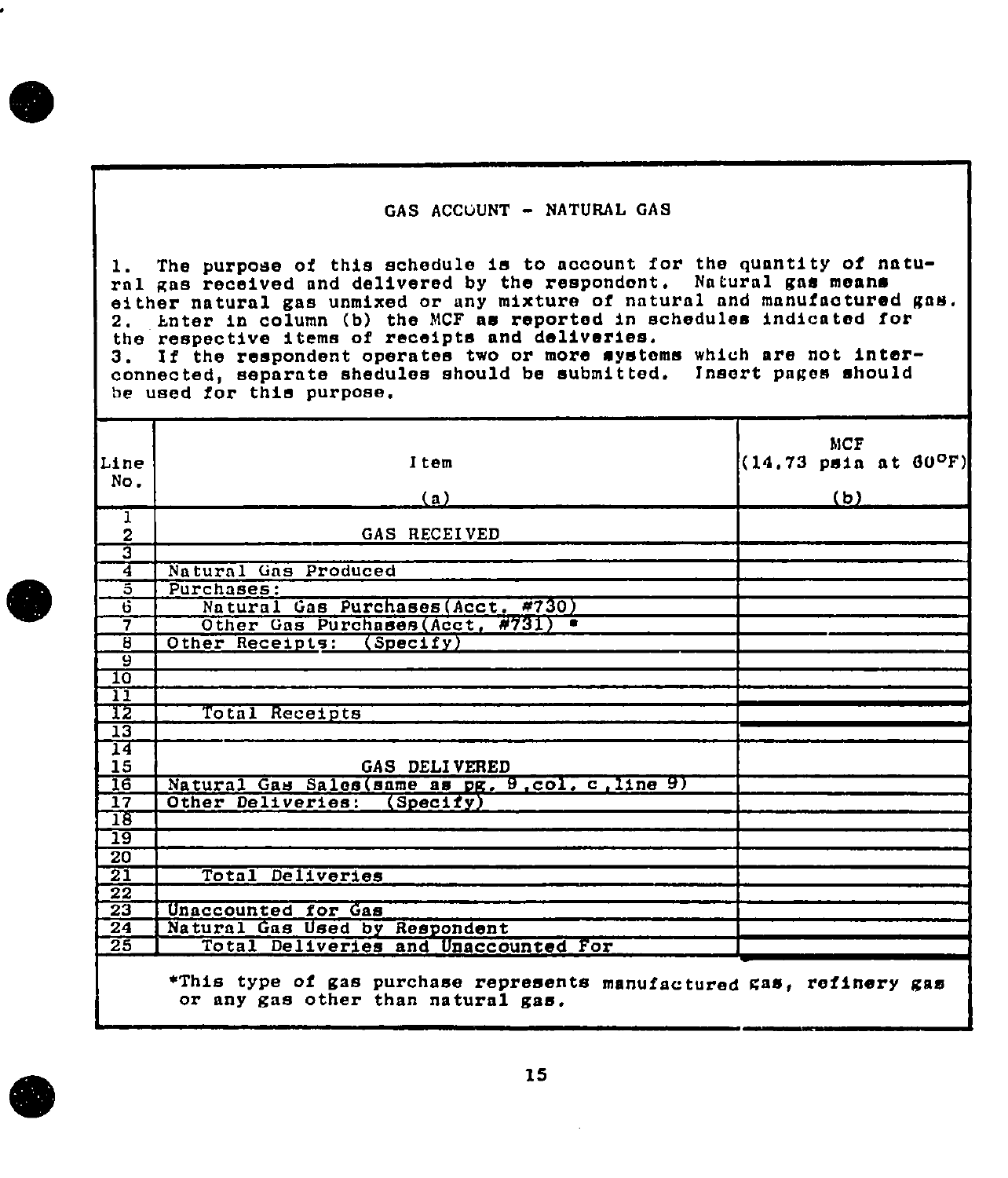## PERTINENT NOTES TO THE EXHIBITS AND SUPPORTING SCHEDULES CONTAINED IN THIS ANNUAL REPORT FORK

 $\overline{a}$